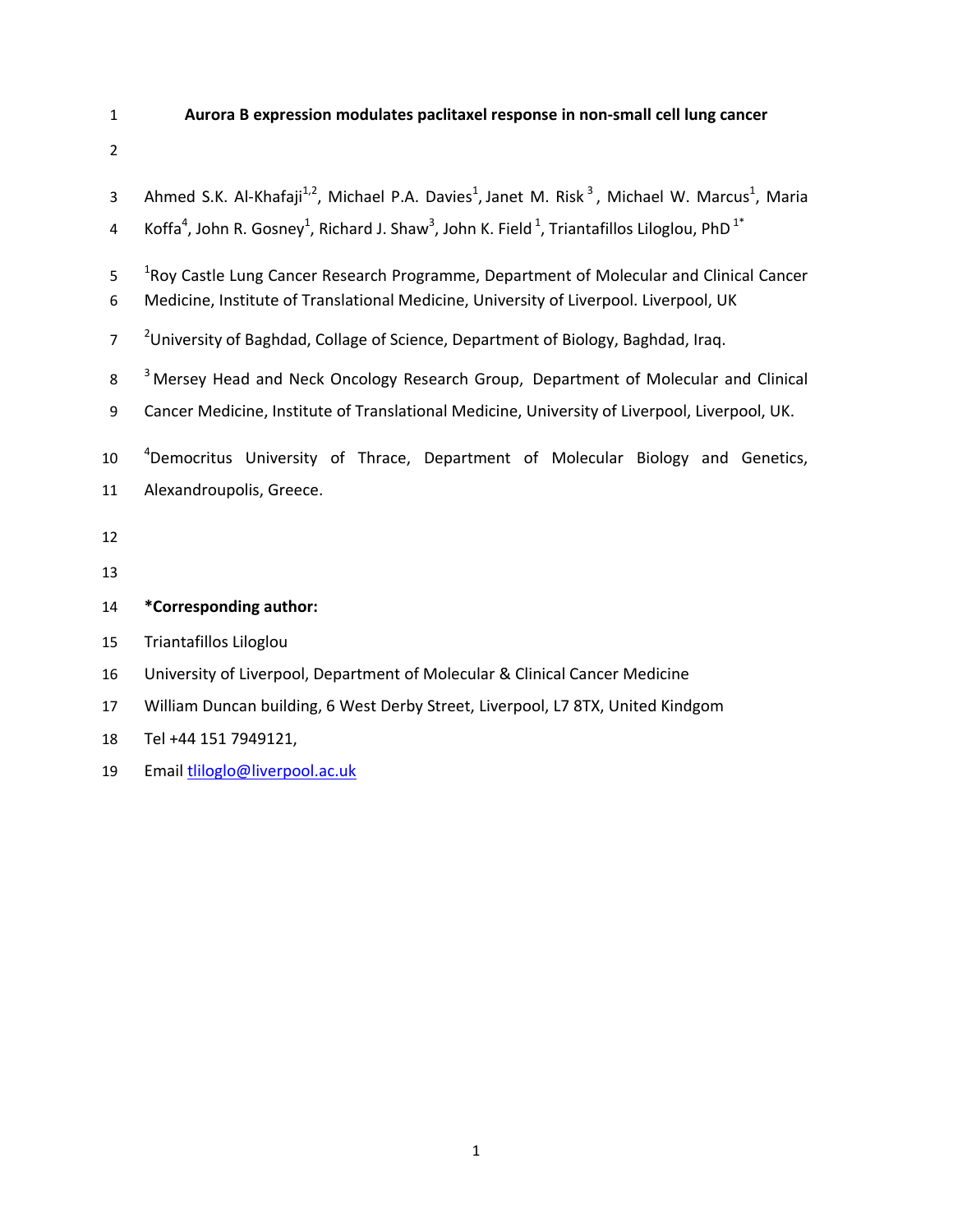### 20 **ABSTRACT**

### 21 Background

22 Taxanes are mitotic poisons widely used in the treatment of non-small cell lung cancer 23 (NSCLC), however, little is known about potential molecular modulators of response to these 24 compounds. Aurora B (AURKB) is a critical regulator of the mitotic spindle assembly, 25 previously shown overexpressed in NSCLC. Here, we investigated the hypothesis that AURKB 26 expression modulates the efficacy of taxanes in NSCLC cells.

27 Methods

28 *AURKB* mRNA expression was determined by qPCR in 132 frozen NSCLC tissues and 9 NSCLC

29 cell lines. AURKB expression was knocked down in cell lines using multiple shRNA constructs.

30 Barasertib was used to specifically inhibit Aurora B activity, determined by the level of H3S10

31 phosphorylation.

32 Results

33 Frequent AURKB mRNA upregulation was observed in NSCLC tissues (p<0.0001), being more 34 prominent in squamous carcinomas (p<0.0001). AURKB expression in cell lines strongly 35 correlated with sensitivity to both docetaxel (p=0.004) and paclitaxel (p=0.007). AURKB 36 knock-down derivatives consistently showed a dose-dependent association between low 37 AURKB expression and resistance to paclitaxel. Specific chemical inhibition of Aurora B 38 activity also demonstrated a strong dose-dependent efficiency in triggering paclitaxel 39 resistance.

40 Conclusion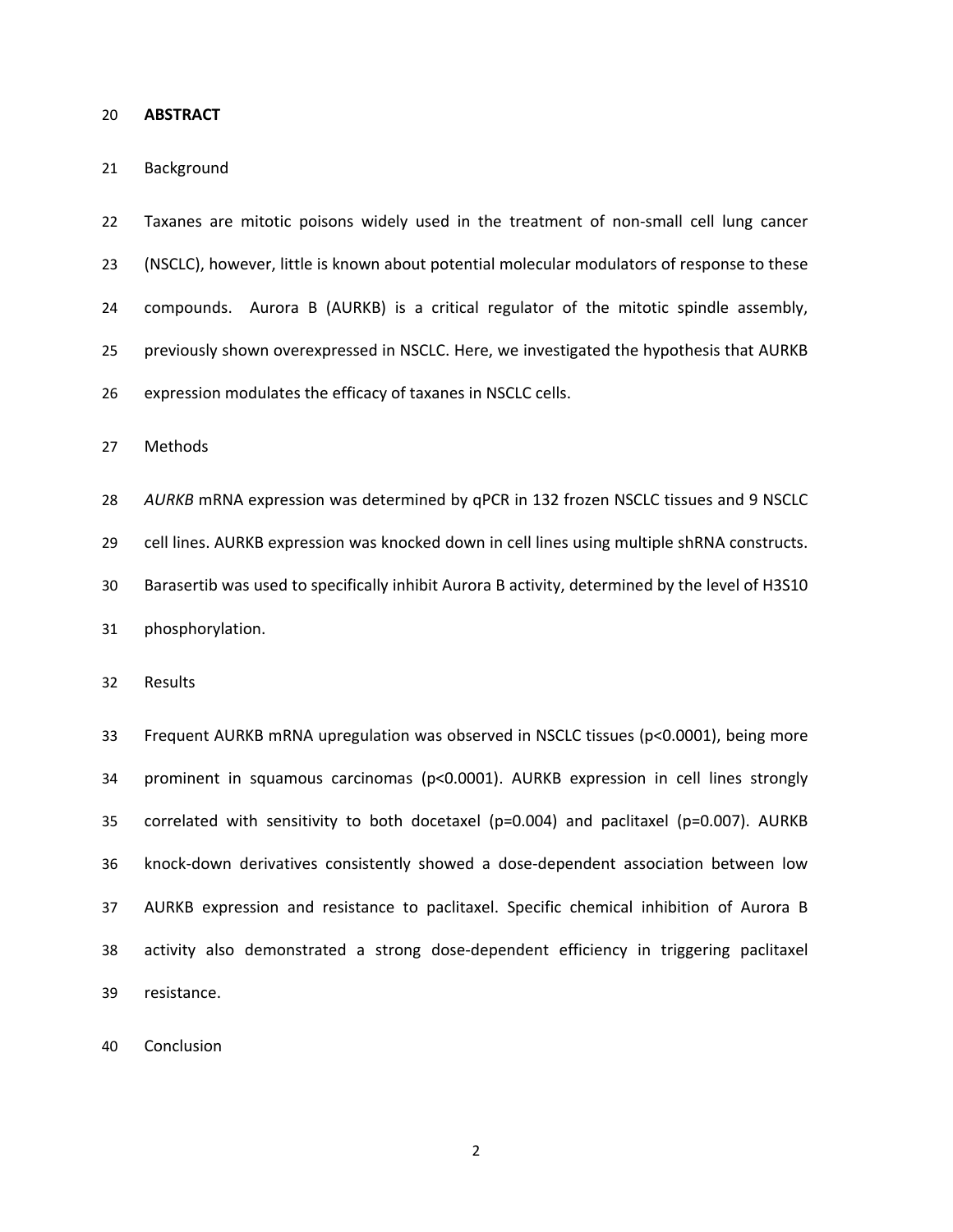- 41 Aurora B activity is an important modulator of taxane response in NSCLC cells. This may lead
- 42 to further insights into taxane sensitivity of NSCLC tumours.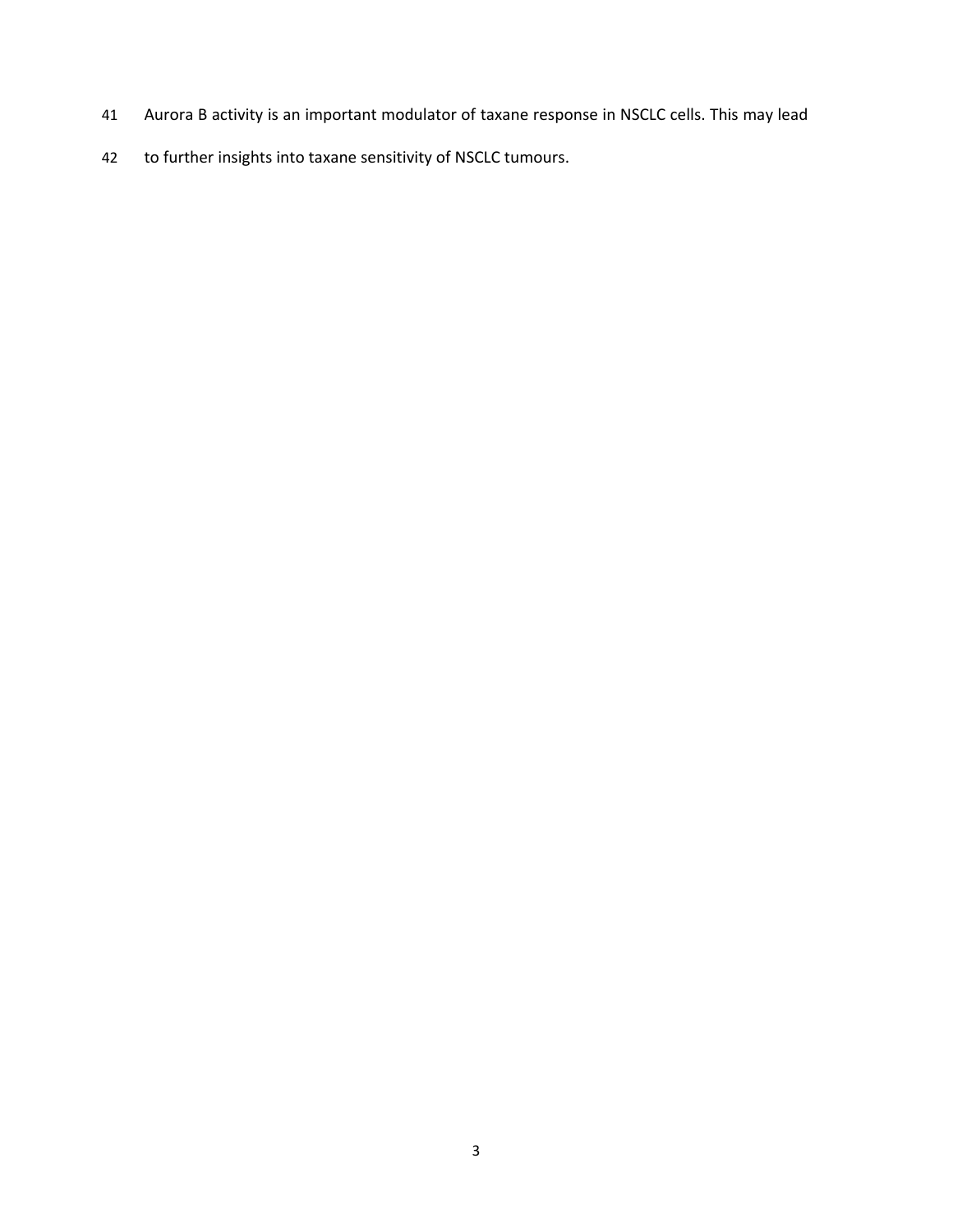### 43 **INTRODUCTION**

44 Lung cancer is currently responsible for almost a quarter of cancer-related deaths in the 45 developed countries. Non-Small Cell Lung Carcinoma (NSCLC) is the most frequent type with 46 adenocarcinoma (AdC) and Squamous Cell Carcinoma (SqCC) being the most common 47 sybtypes (Travis *et al*). Despite the recent advances in targeted therapies for lung cancer, 48 including agents targeting EGFR, VEGF and ALK, the therapeutic regimes currently used for 49 NSCLC treatment are largely still based on the use of organometallics and anti-mitotics 50 (Camidge *et al*, 2014).

51 Taxanes are microtubule targeting agents (MTAs), which are used to treat a variety of 52 human cancers (Del Mastro *et al*, 2013), (Isonishi *et al*, 2013), (Van Veldhuizen *et al*, 2003) 53 including lung carcinomas (Maemondo *et al*, 2014). Paclitaxel and Docetaxel represent the 54 most prominent members of the taxane family and have manifested significant activity, 55 mainly used as part of complex chemotherapeutic regimens (Tsao *et al*, 2011), (Oh *et al*, 56 2013) or less frequently as monotherapy (Herbst *et al*, 2010), (Chu *et al*, 2005). The cytotoxic 57 action of these compounds is mediated primarily through their binding of β tubulin 58 monomers, leading to microtubule stabilization, thus blocking their depolymerization and 59 subsequently triggering cell cycle arrest at the G2/M phase (Monzo *et al*, 1999). However, 60 many other pathways may also be involved in modulating their therapeutic effect. Thus far, 61 the range of relevant interactions is not clear and the mechanisms related to taxane 62 resistance acquisition are largely unexplored, in spite of their long clinical use in cancer 63 therapeutics (Murray *et al*, 2012), (Che *et al*, 2013). Although an increasing number of 64 targeted therapeutic agents have come into clinical use (Kris *et al*, 2014), it is estimated that 65 taxanes will still be used in chemotherapy regimens for lung cancer treatment for the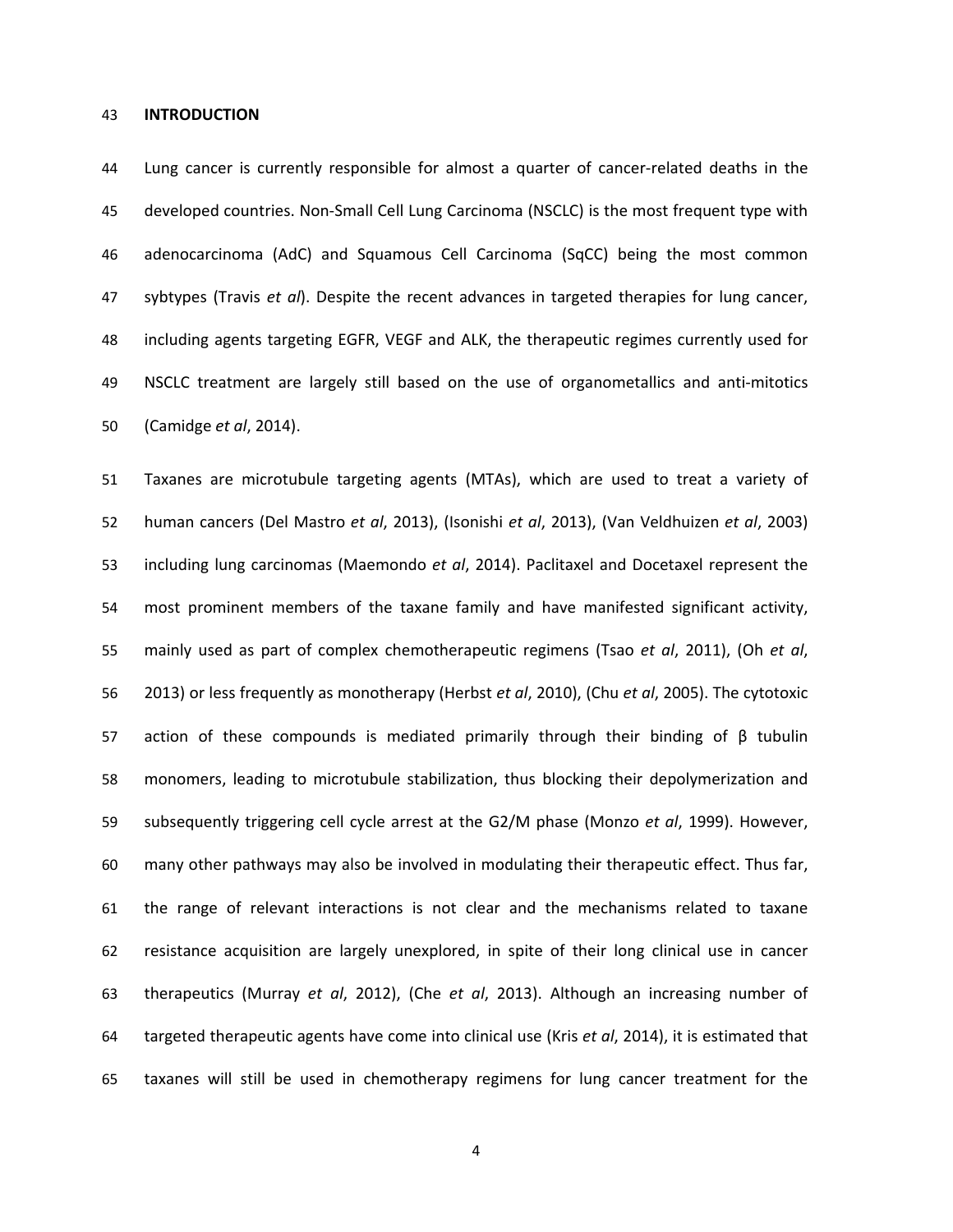66 foreseeable future (Cagle & Chirieac, 2012). Therefore, the identification of relevant 67 response predictors will highly benefit clinical practice by stratifying patients into suitable 68 currently available schemes (Cottini & Lautenschlaeger, 2013).

69 A number of genes have been previously implicated in taxane resistance in NSCLC. 70 Functional p53 was shown to induce sensitivity to docetaxel (Jinturkar *et al*, 2012) and 71 paclitaxel (Guntur *et al*, 2010) in NSCLC cell lines. A phase-III randomized trial showed that 72 *KRAS* mutations decrease response of NSCLC to therapy involving paclitaxel, carboplatin and 73 erlotinib (Eberhard *et al*, 2005). It is reasonable to hypothesize that the expression of genes 74 involved in mitotic spindle formation may be predictors of sensitivity to taxanes. Tubulin βIII 75 mutations have been associated with resistance to taxanes in NSCLC patients (Kaira *et al*, 76 2013) as well as cultured lung cancer cells (Kavallaris *et al*, 1999). However, the inclusion of 77 *TUBB3* expression levels in the prediction model for docetaxel sensitivity shows no 78 improvement while certain drug pump genes (MRP5 and MVP) and detoxification genes 79 appear as better predictors (Glaysher, Yiannakis et al. 2009). The CHFR gene has also been 80 suggested as a potential predictor of response of NSCLC patients to first-line therapy with 81 carboplatin and paclitaxel (Pillai *et al*, 2013). Nevertheless, the available information on 82 taxane efficacy predictors does not provide conclusive evidence. Considering the role of 83 Aurora kinases in spindle formation and the reported extent of their deregulation in cancer, 84 one may hypothesize that Aurora-dependent modulation of taxane efficiency is probable.

85 Aurora kinase B (AURKB) is a member of the Aurora kinase subfamily of conserved 86 Serine/Threonine kinases, which also includes Aurora A and Aurora C. Deregulation of 87 Aurora kinases leads to impairment of mitotic spindle checkpoints causing abnormal spindle 88 assembly (Fu *et al*, 2007). Aurora B is encoded by the *AURKB* gene (17p13.1) and plays a key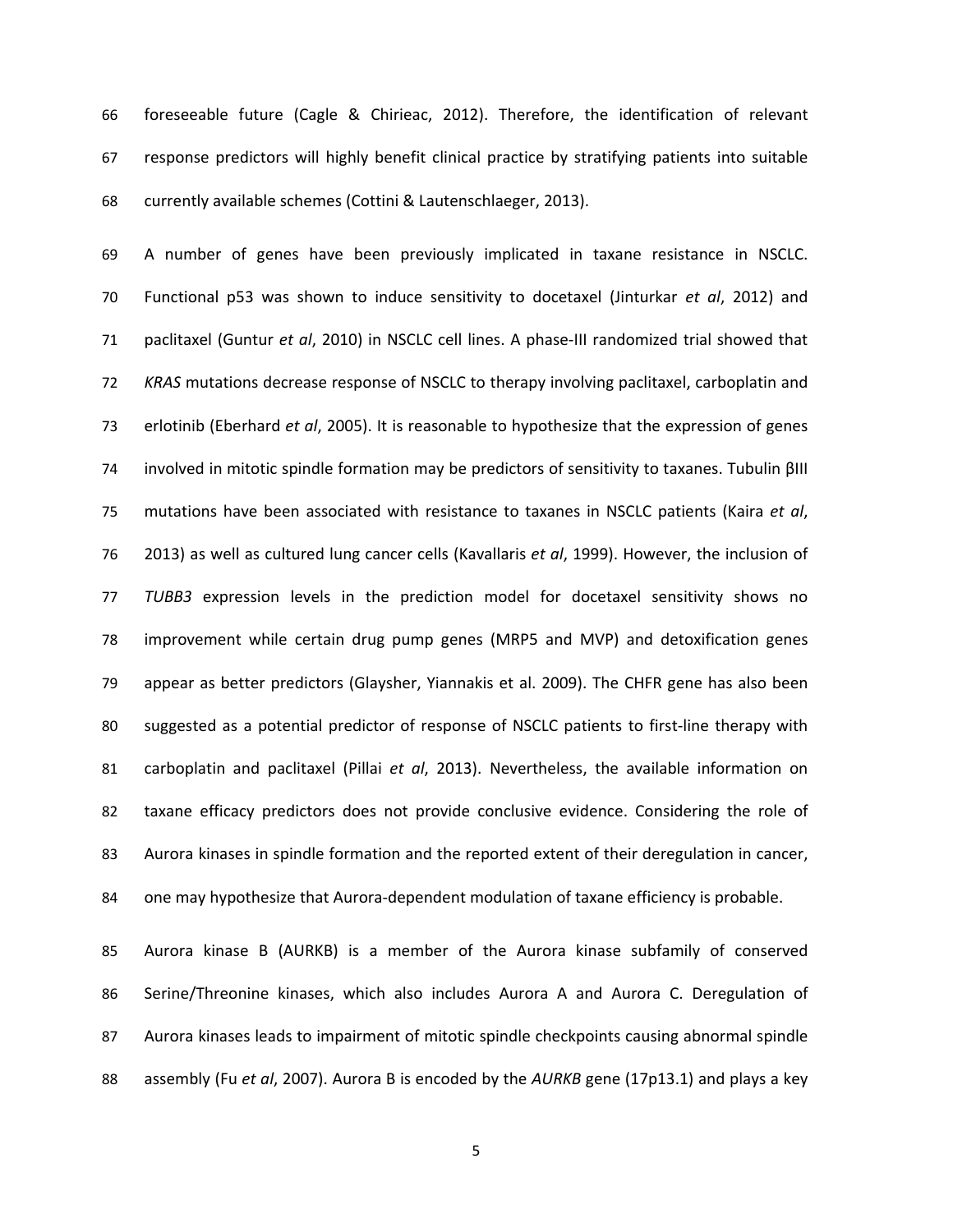89 role during mitosis by regulating chromosomal alignment, segregation and cytokinesis, as 90 the catalytic protein of the Chromosomal Passenger Complex (CPC). Activation of Aurora B 91 by INCENP is required for promoting transfer of the CPC sub-complex (INCENP–Survivin– 92 Borealin subcomplex) to the spindle midzone during mitotic exit (Xu *et al*, 2009). Here, it is 93 localized to the centromere and is required for kinetochore localization and chromosome 94 attachment to the mitotic spindle (Hauf *et al*, 2003), as well as establishing the spindle 95 assembly checkpoint (SAC) to correct anomalous chromosome-kinetochore microtubule 96 attachment before the cell enters anaphase (Carmena *et al*, 2012).

97 *AURKB* is frequently overexpressed in NSCLC (Vischioni *et al*, 2006) and is associated with 98 genetic instability (Smith *et al*, 2005), aneuploidy and poor patient prognosis (Takeshita *et al*, 99 2013). However, high Aurora B kinase expression has been associated with improved 100 relapse-free survival (RFS) in ovarian cancer patients on taxane-based therapy (Beussel *et al*, 101 2012). Currently, there is very limited information on the potential impact of Aurora B on 102 taxane response in cancer cells. In this study, we confirmed the extent of AURKB 103 deregulation in NSCLC and utilized *in vitro* approaches to investigate the hypothesis that 104 AURKB activity may modulate and thus be predictive of the sensitivity to taxanes in NSCLC.

105 **METHODS**

106 **Primary NSCLC tumour samples:** This study was undertaken in association with the 107 Liverpool Lung Project. Appropriate Ethical approval has been acquired and all patients have 108 provided written informed consent. 132 snap-frozen tumour samples were obtained at 109 surgery and included in the study; 56 from AdC and 76 from SqCC. Pathological review of the 110 sections used in this study confirmed inclusion of only specimens with >70% tumour cell 111 content. In addition, 44 non-tumour paired surgical tissues (20 from AdC and 24 from SqCC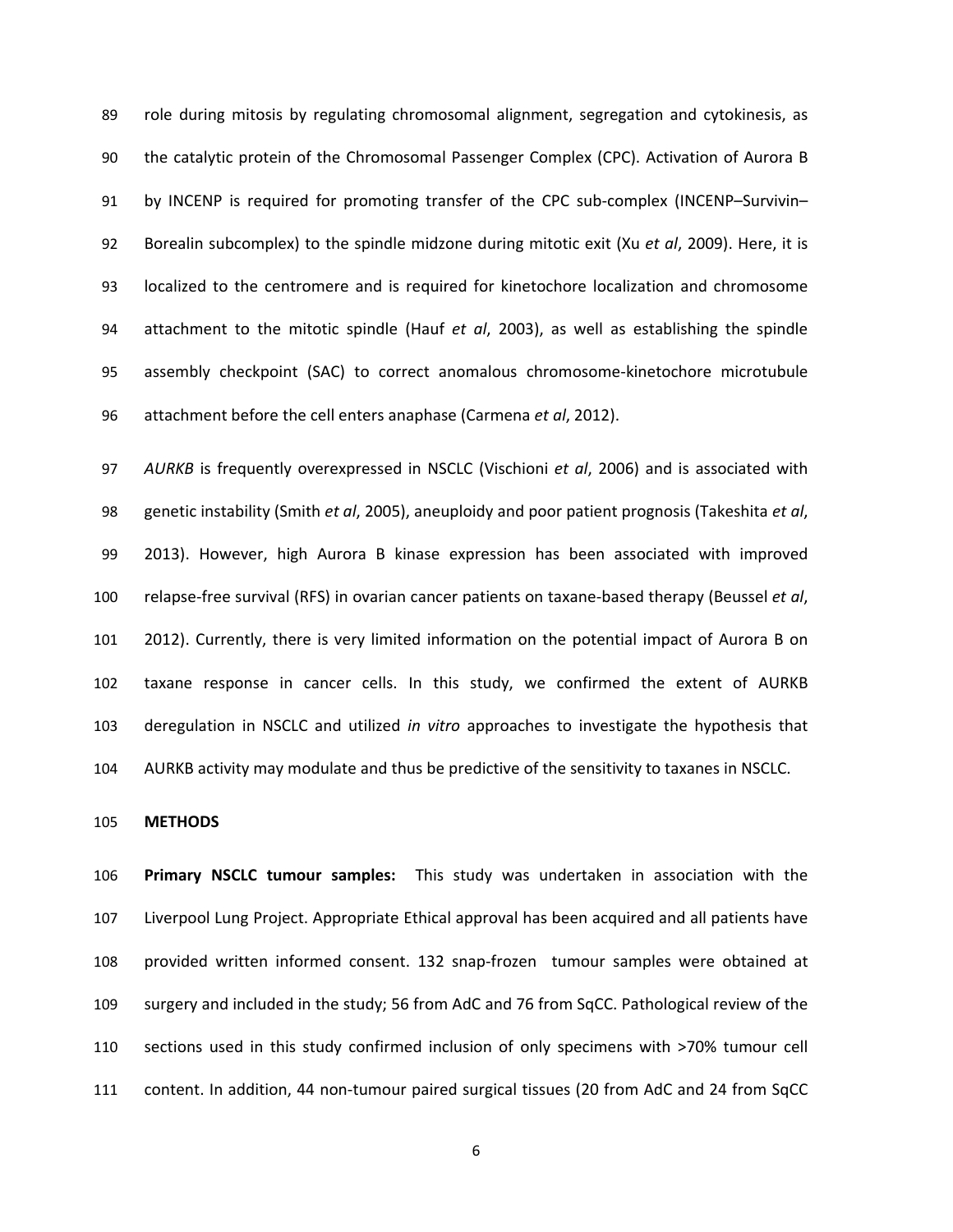112 patients) were available for analysis, taken from the distant edge of the lung resection. The 113 clinicopathological characteristics of this cohort are provided in Supplementary Table 1. The 114 median age of those patients was 67 (45-82); 56 of the patients were females and 77 were 115 males.

116 **Cell lines & Growth conditions:** All cell lines in this study were authenticated using the 117 GenePrint® 10 System (Promega) and analysis on a 3130 Genetic Analyzer (Life 118 Technologies) and mycoplasma tested utilising the e-MycoTM plus Mycoplasma PCR 119 Detection Kit (Intron Biotechnology). Nine NSCLC cell lines (A549, Calu-3, CALU6, CRL5802, 120 COR-L23, H358, LUDLU-1, SK-LU-1 & SK-MES1) were cultured in Dulbecco's Modified Eagle's 121 Medium (DMEM)/Ham's Nutrient Mixture F-12 (1:1) containing 5% Fetal Bovine Serum 122 (Sigma-Aldrich). Non tumourigenic immortalised human bronchial epithelial cells (HBEC-3KT) 123 along with their isogenic derivatives; p53 knockouts (HBEC-3KT-53), KRAS mutants 124 (HBEC\_3KT\_R) and cells with both aberrations (HBEC-3KT-R53) were also employed in this 125 study. HBECs were cultured in Keratinocyte-SFM medium supplemented with 50μg/mL 126 Bovine Pituitary Extract (BPE) and 5 ng/mL human recombinant Epidermal Growth Factor 127 (rEGF) (Life Technologies). All cell lines were maintained at  $37^{\circ}$ C, 5% CO2.

128 **Knock-down of** *AURKB* **by short hairpin RNA (shRNA)**: A549 and SK-MES1 cell lines were 129 transfected with five different *AURKB*-targeting MISSION® shRNA constructs (Sigma-Aldrich, 130 clone numbers: TRCN0000000777, TRCN0000000776, TRCN0000000778, TRCN0000000779 131 and TRCN0000010547) along with a scrambled control construct, using Attractene 132 Transfection Reagent (Qiagen). Stable clones were selected by exposure to Puromycin (4 133 nM) and knockdown efficiency was confirmed by qPCR and western blotting.

### 134 **AURKB overexpression**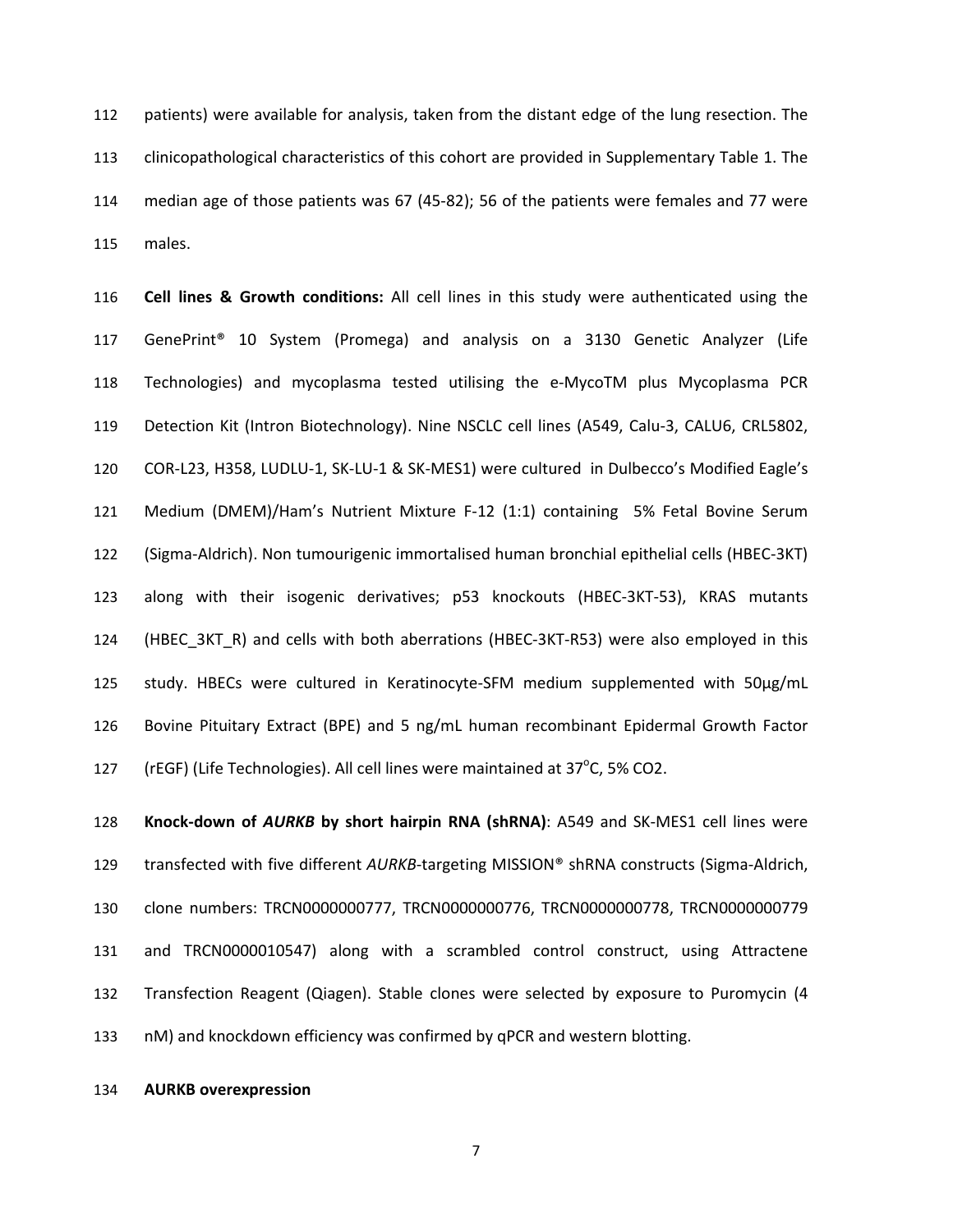135 The AURKB-PCMV6-XL4 construct (Cat no. PCMV6XL4, SC117526 NM\_004217 AURKB – 136 OriGene, USA) was digested with PsiI (New England Biolabs, UK) and ligated with a 137 Blasticidin cassete containing fragment which was derived by SmaI digestion of the 138 pCMV/Bsd plasmid (Catalogue no. V510-20 - Life Technologies, UK). Standard blunt end 139 ligation was performed using T4 DNA ligase (New England Biolabs, UK). One Shot TOP10 140 Chemically Competent E. coli cells (Invitrogen) were transformed and clones were selected 141 for validation. The derived constructs were confirmed by dideoxyterminator sequencing (Life 142 Technologies, UK).

143 CALU3 cell line was transfected with pCMV6-XL4-AURKB/Bsd recombinant plasmid using 144 Attractene Transfection Reagent (Qiagen). Stable transfectant clones were selected in the 145 presence of 5 µg/ml Blasticidin (SIGMA, UK). mRNA overexpression of AURKB was confirmed 146 by qPCR.

147 **Taxane and AZD1152 (Barasertib) exposure experiments.** Depending on the growth rate of 148 each cell line,  $5 \times 10^4$  to  $8 \times 10^4$  cells were seeded in each well of flat-bottomed 48-well 149 plates in 6 replicates and cultured in 500 μl of medium. After overnight incubation, the 150 medium was replaced with media containing a range of Paclitaxel (Sigma-Aldrich) or 151 Docetaxel (FLUKA) concentrations (0-35nM) and/or Barasertib (Selleck Chemicals) (0-3.2 152 nM). Cells were incubated for 72 hours with replenishment of medium with drug at 36 153 hours. Toxicity was measured by MTT assay. Briefly, 200 µL of fresh medium containing 0.75 154 mg/ml 3-(4,5-dimethylthiazol-2-yl)-2,5-diphenyltetrazolium bromide (Sigma-Aldrich) was 155 added and incubated at 37°C for three hours. Cells were lysed using 0.04M HCl in 156 isopropanol and the optical density (O.D.) was measured at 590nm with 630nm as reference 157 in a GENios plate reader (Tecan Austria GmBH).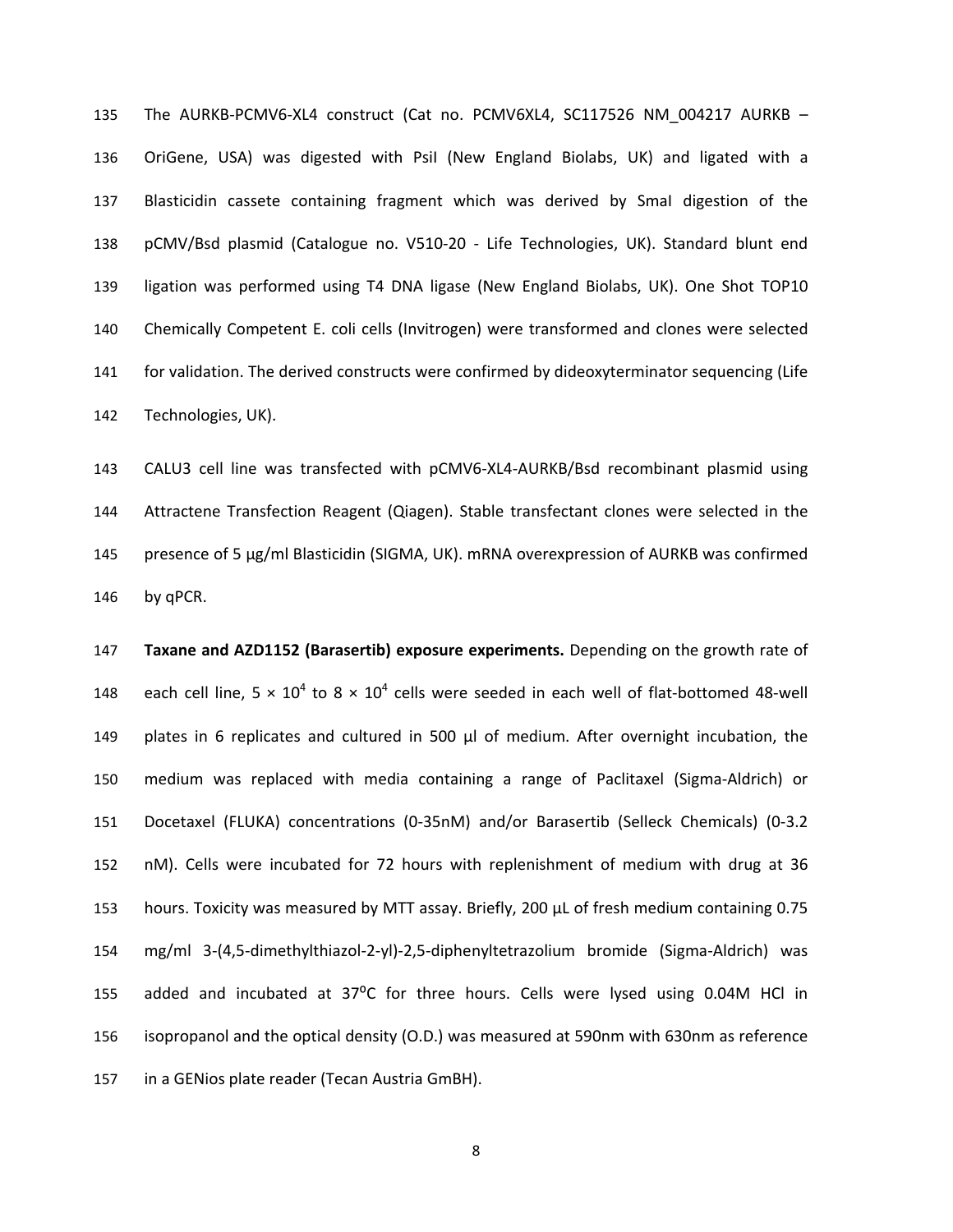158 **DNA and RNA extraction, Reverse Transcription and qPCR:** DNA was extracted from cell 159 lines and primary lung tumours using the DNeasy® Blood and Tissue Kit (QIAGEN). Total RNA 160 was extracted using Direct-zol™ RNA MiniPrep Kit (Zymo Research). Quality and quantity of 161 DNA and RNA were determined using a NanoDrop 2000 Spectrophotometer (Thermo 162 Scientific). 200ng RNA was Reverse Transcribed using the High Capacity cDNA Reverse 163 Transcription Kit (Life Technologies). A predesigned FAM labelled Taqman expression assay 164 (Hs00945858\_g1 - Life Technologies) was employed to analyse *AURKB* mRNA expression, 165 with a VIC-labelled *ACTB* Taqman assay (4326315E – Life Technologies) serving as 166 endogenous control. Real-time PCR assays were performed in triplicate using a 167 StepOnePlus™ Real-Time PCR System (Life Technologies). HBEC-3KT RNA was used as 168 calibrator for calculating delta delta cycle thresholds (ΔΔCt) and relative quantification (RQ) 169 values.

170 **Western blotting:** Cultured cells were lysed in SDS-based cell lysis buffer containing 171 protease/phosphatase inhibitors and whole cell lysates were sonicated 10 times for 5-15 sec 172 with 10 sec intervening pauses [AC 100V 50/60 HZ]. Protein concentrations were determined 173 using the BCA assay (Thermo Scientific) on a NanoDrop 2000 Spectrophotometer (Thermo 174 Scientific). Ten to fifty μg of total protein was reduced by NuPAGE Reducing Agent (Life 175 Technologies) and incubated at 70°C for 10 minutes. Samples were run in NuPAGE Novex 176 Bis-Tris Gels utilising NuPAGE Antioxidant containing NuPAGE MES Running Buffer (Life 177 Technologies). Electroblotting on PVDF membranes was undertaken by iBlot Dry Blotting 178 System (Life Technologies). The iBind Western System (Life Technologies) was employed for 179 application of blocking, primary and secondary antibodies (at dilution 1:1000) and washing 180 steps. Mouse monoclonal primary antibodies to total Histone H3 (phospho S10) (ab14955) 181 and β-actin (ab8226) (Abcam) were used, while IRDye 800CW Goat Anti-Mouse (LI 925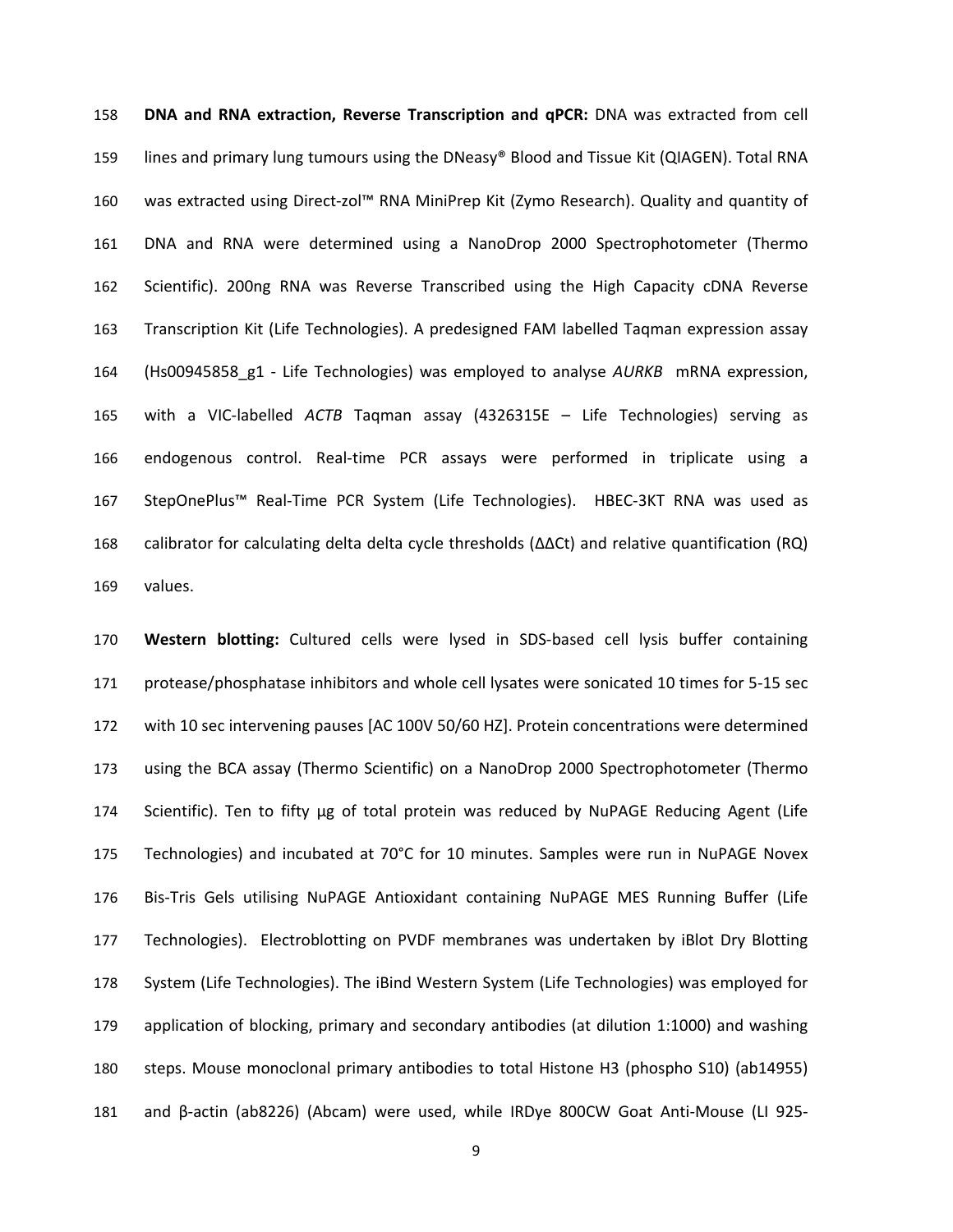182 32210) antibody (Odyssey®- LI-COR Biosciences) served as secondary. The immune 183 complexes were detected using Odyssey® CLx Infrared Imaging System (Odyssey®- LI-COR 184 Biosciences).

185 **Statistical analysis:** 

186 All Statistical analyses were performed using IBM® SPSS® statistical software version 22.0 187 (Armonk, NY: IBM Corp) unless otherwise stated. Covariates were assessed for compliance 188 to normal distribution graphically using histograms and by analytical methods using 189 Kolmogorov-Smirnov/Shapiro-Wilk tests. In the absence of normality, Mann-Whitney, 190 Wilcoxon rank or Kruskal-Wallis was employed to assess the difference in *AURKB* mRNA 191 expression and response to taxanes. Kaplan-Meier method was employed for survival 192 analysis and statistical differences between groups were examined with Log-rank test. The 193 IC50 values were calculated using Prism 5 (GraphPad) in comparison to untreated cells at 194 time 0.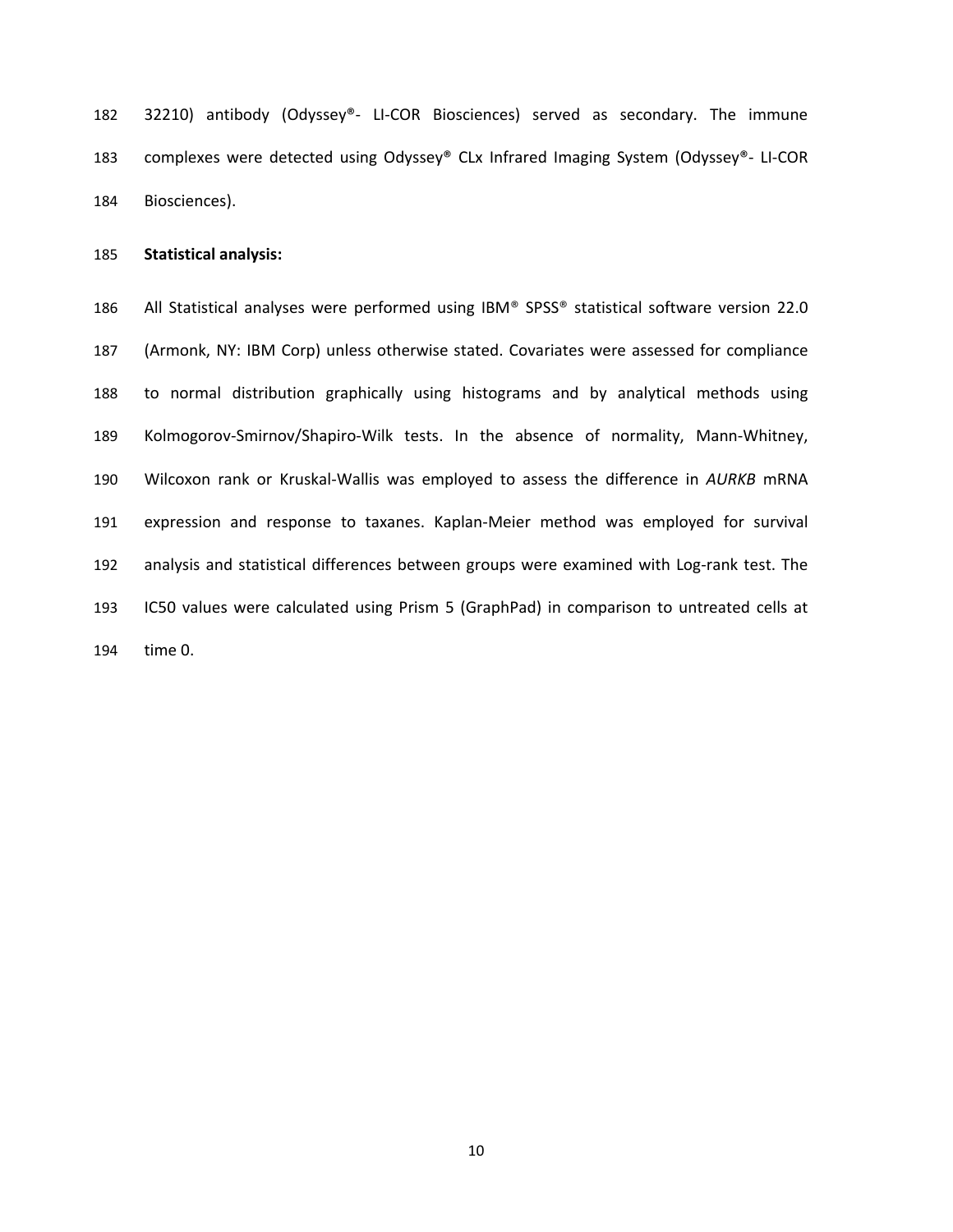#### 195 **RESULTS**

#### 196 *AURKB mRNA is overexpressed in NSCLC tissues and cell lines.*

197 mRNA expression profiling of *AURKB* in snap-frozen tissues demonstrated significant 198 overexpression of the gene transcript in tumour tissue compared to the adjacent normal 199 tissues (Mann-Whitney test, p<0.0001, Figure 1A). This overexpression was more profound 200 in SqCC than AdCs (Mann-Whitney test, *p*<0.0001, Figure 1B). In addition, *AURKB* expression 201 was more elevated in higher pathological T stages (T1 vs T2, p=0.012, Supplementary figure 202 1), however, this finding has to be treated with caution as the great majority of tumours in 203 this sample set fall into the pT2 stage group (n=101) while pT1 and pT3/4 group comprised 204 19 and 12 patients respectively. This bias reflects the stage distribution among the operable 205 NSCLC cases in the UK and therefore our access to the relevant tissue. *AURKB* upregulation 206 did not demonstrate a significant impact on overall survival (OS) in this set, although a non-207 significant trend was demonstrated in adenocarcinoma patients (p=0.079, Supplementary 208 Figure 2). Survival analysis using the top and bottom terciles instead of the median did not 209 result in a significant relationship, most probably due to the significant reduction of numbers 210 of patients in these groups. This weak correlation prompted us to check the available data in 211 the public domain. In there (http://kmplot.com/analysis/index.php?p=service&cancer=lung) 212 when selecting all NSCLC, AURKB expression significantly reduces survival ( $p<10^{-16}$ ). However 213 when selecting only the NSCLC group subjected to chemotherapy this correlation is not true 214 (p=0.3). No further associations were found between *AURKB* mRNA expression and age, 215 gender, clinical stage or nodal status in our patient set.

216 *AURKB* mRNA expression profiling was also undertaken in a panel of lung cancer cell lines,

217 along with immortalized normal human bronchial epithelial cells (HBEC-3KT and its isogenic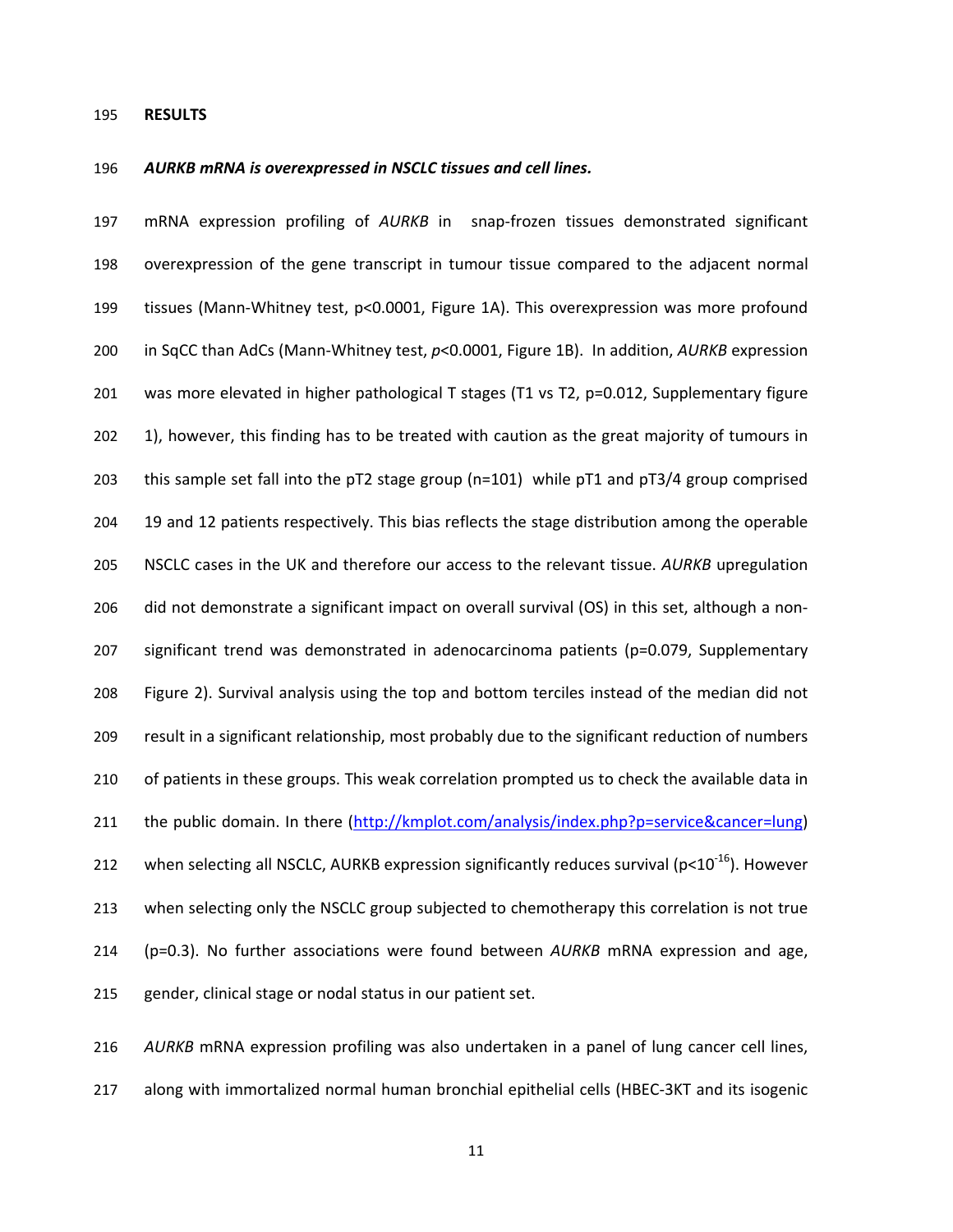218 p53 knockout and *KRAS* mutant derivatives). *AURKB* expression was variable among the lung 219 cancer cell lines, however, it was markedly higher in comparison to that of non-tumourigenic 220 HBECs (Figure 2). It is of note that among HBECs *AURKB* mRNA expression was higher in the 221 p53 knockout derivatives (HBEC3KTp53 and HBEC3KTRp53) while a borderline reduction was 222 seen in *KRAS* mutants (HBEC3KTR).

### 223 *Modulation of NSCLC cells resistance to taxanes by AURKB expression.*

224 The IC50 values for paclitaxel and docetaxel toxicity among the available lung cell lines were 225 determined following treatment with a range of concentrations (1 - 35 nM) of the two drugs 226 (Supplementary table 2). IC50s for docetaxel were consistently lower than those of paclitaxel 227 with one exception (SKLU1 cells). Interestingly, mRNA expression of *AURKB* in NSCLC cell 228 lines inversely correlated with resistance to both docetaxel (Spearman's test, rho=-0.850, 229 p=0.004) and paclitaxel (rho= -0.817, p=0.007, Supplementary table 2). We explored the 230 hypothesis this effect simply being a correlation between taxane resistance and doubling 231 time (Supplementary table 3). However, our results did not demonstrate any correlation 232 between doubling time with either AURKB expression (Spearman's test, rho=-533, p=0.139) 233 or resistance to paclitaxel (rho=0.333, p=0.381) or docetaxel (rho=0.500, p=0.170, 234 Supplementary table 2).

235 In order to further explore the possible modulation of taxane response by *AURKB*, we 236 investigated the resistance of lung cancer cell lines to paclitaxel by (a) knocking down *AURKB* 237 expression and (b) chemically inhibiting its activity. Successful *AURKB* knock down clones 238 were derived from A549 and SK-MES1 cells using different shRNA constructs. Knock-down 239 efficiency was assessed by qPCR and western blot (Figure 3). The clones, as expected, 240 demonstrated variable knock down efficiency. When exposing these clones to paclitaxel it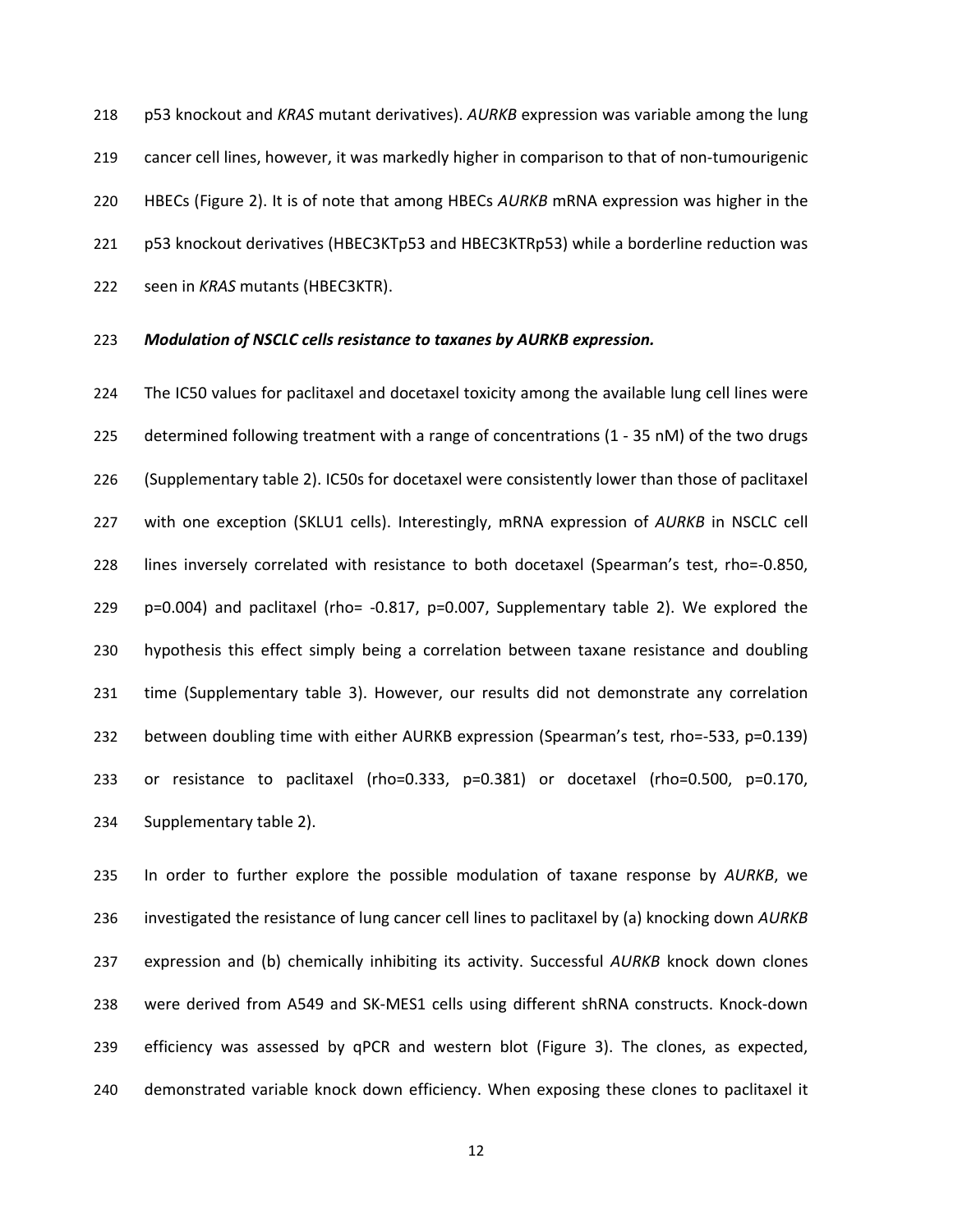241 was apparent that response to the drug inversely correlated to the level of *AURKB* mRNA 242 expression in a dose-dependent manner. This was true for both clones derived from A549 243 and 4 clones derived from SK-MES1, while scrambled shRNA clones did not demonstrate 244 altered response to paclitaxel when compared to the paternal cells (Figure 3).

245 Additional support to the knock down experiments came from overexpressing AURKB in 246 Calu-3 cell line. A stable overexpressing clone derived from these cells demonstrated higher 247 sensitivity to paclitaxel (Supplementary figure 6).

## 248 *Selective inhibition of AURKB desensitizes NSCLC cells to paclitaxel.*

249 In order to gain additional supporting evidence, we undertook selective inhibition of Aurora 250 B using a highly specific Aurora B inhibitor (Barasertib). After experimentally determining the 251 IC50s of Barasertib in A549 SK-MES1 and SKLU1 as 0.9 nM 1.2 nM and 2.3 nM respectively, 252 we simultaneously exposed cells to paclitaxel and a range of Barasertib concentrations. 253 AURKB inhibition was confirmed by measuring phosphorylation of histone 3 serine 10 254 (H3S10), which is on one of its prime substrates (Supplementary Figure 3). In addition, we 255 confirmed that Barasertib exposure does not alter the mRNA expression of AURKB 256 (Supplementary Figure 3). Barasertib-mediated AURKB inhibition clearly demonstrated a 257 dose-dependent effect on paclitaxel efficiency; increased Barasertib concentrations resulted 258 in increased resistance to paclitaxel in all three cell lines (Figure 4). We subsequently 259 confirmed the Barasertib-mediated resistance to paclitaxel in the remaining NSCLC cell lines 260 included in this study (LUDLU1, CRL5807, CRL5802, CORL23, CALU6 and CALU3) as well as all 261 the AURKB knock-down derivatives from SKMES and A549 (supplementary Figure 4). It is of 262 note that in the AURKB knockdown clones the Barasertib effect, while still visible, is reduced 263 in comparison to the non-AURKB engineered NSCLC cell lines, as expected.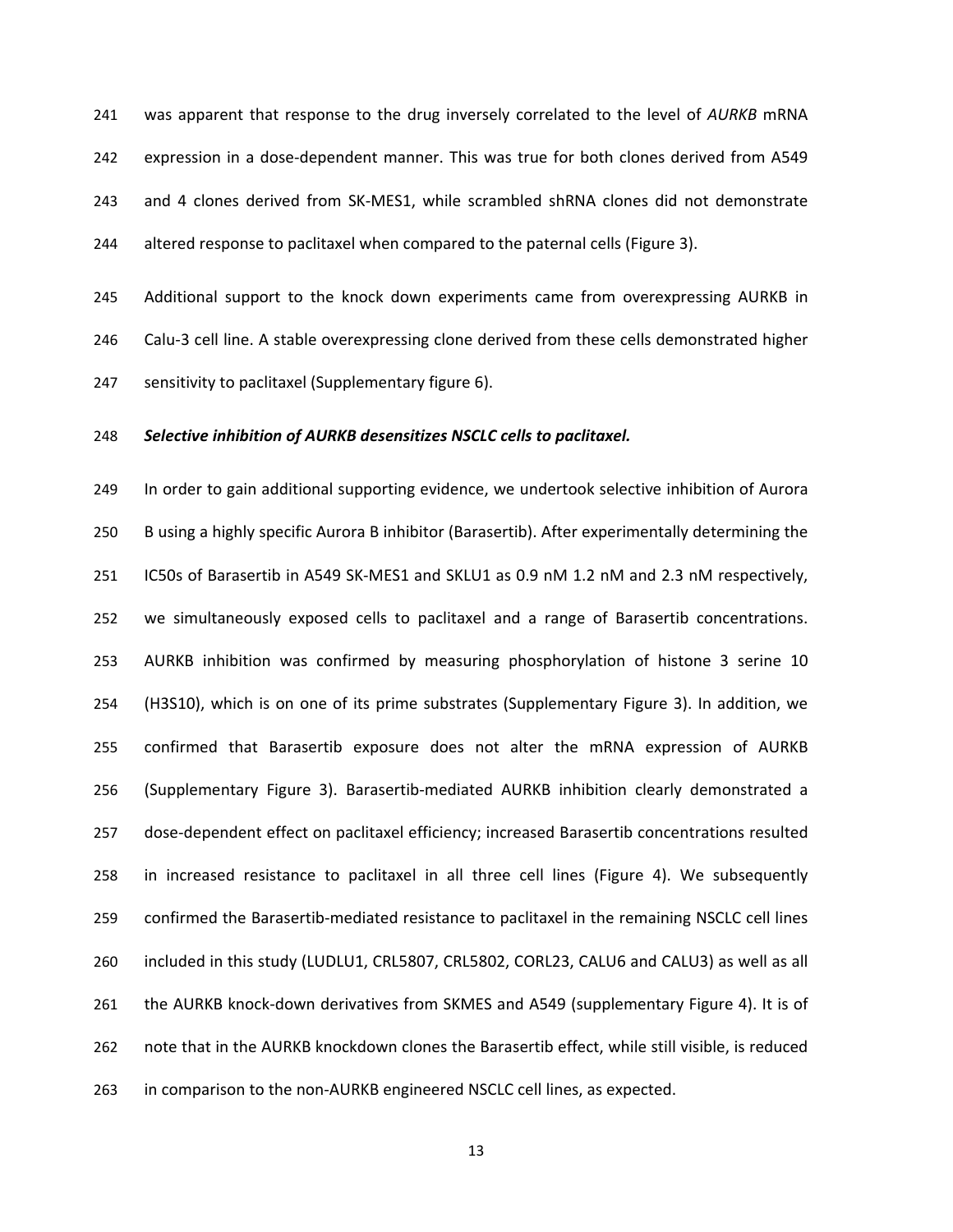### 264 **DISCUSSION**

265 Aurora B kinase is an important contributor to the mitotic spindle assembly and its 266 overexpression in human cancer has been frequently reported (Sorrentino *et al*, 2005), (Lin 267 *et al*, 2010) (Pohl *et al*, 2011), therefore attracting significant interest in both cancer biology 268 and therapeutics. In this study, we hypothesized that Aurora B activity may be implicated in 269 modulating cellular response to taxanes, due to its role in mitotic spindle function, which is 270 the target of these compounds. mRNA profiling of our NSCLC patient cohort confirmed the 271 extensive overexpression of this gene, as previously reported (Takeshita *et al*, 2013), 272 (Vischioni *et al*, 2006), (Smith *et al*, 2005). *AURKB* overexpression seems to be the main 273 abnormality related with this gene in NSCLC. The relevant entries in COSMIC database 274 (http://cancer.sanger.ac.uk/cosmic) report low number of point mutations (5/1985, 0.2%), 275 copy number variations (4/843, 0.4%) and frequent overexpression (139/1008, 13.8%). In 276 addition to the frequency difference in histological NSCLC types, AURKB overexpression 277 appeared to be weakly associated with higher pathological stages. This observation may 278 indicate that *AURKB* expression deregulation is a progressive phenomenon; however, one 279 has to replicate this finding in additional cohorts. Nevertheless, investigation of the data 280 available in TCGA study (http://www.cbioportal.org/index.do) do not show any pT stage 281 related differences in lung adenocarcinoma or tumour dimensions for squamous lung 282 carcinomas (pT stage was not available in the query in this histology).

283 The molecular triggers behind AURKB overexpression in NSCLC are not yet clear. We have 284 investigated a possible relationship between AURKB and KRAS/ TP53 status in the studied 285 cancer cell lines, however no such correlation was obtained. This is not surprising, as tumour 286 cell lines are highly abnormal and diverse at the genetic and epigenetic levels, therefore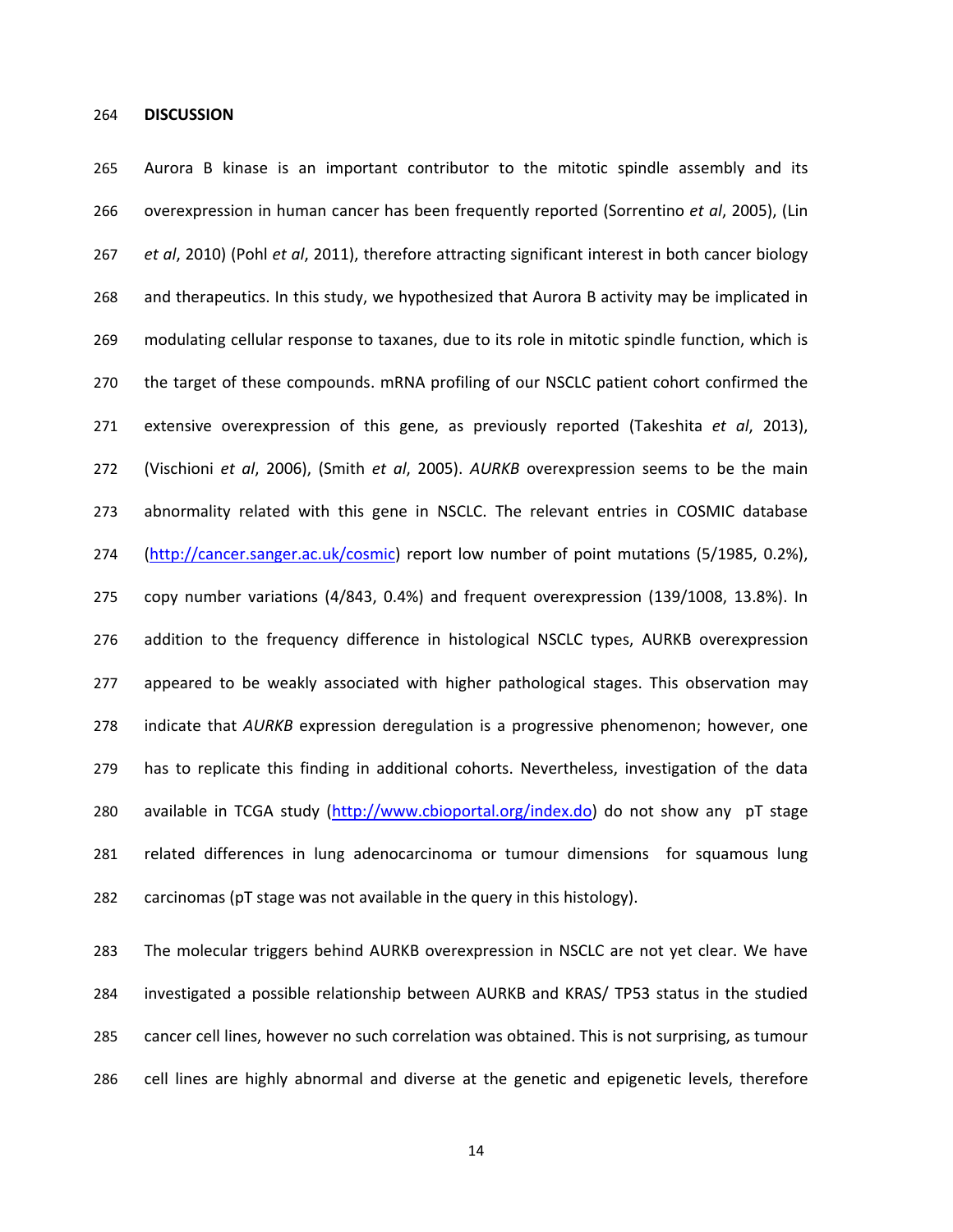287 many confounding factors will influence AURKB expression. An interesting observation came 288 from our HBEC isogenic lines (Figure 2), where the addition of mutant KRAS actually 289 significantly reduces AURKB expression, either in the presence or absence of TP53. This is in 290 contrast to a single report available (Dos Santos *et al*, 2016) which demonstrates 291 upregulation of AURKB by KRAS in a different immortalised lung epithelial cell line. Therefore 292 it is not yet clear whether KRAS has a positive or negative impact on AURKB expression. In 293 contrast, TP53 knock-down is clearly associated with increased AURKB levels. While no 294 evidence for direct transcriptional inhibition of AURKB by p53 exists, a possible mechanism is 295 through c-myc. p53 represses, through induction of miR-145 c-myc (Sachdeva *et al*, 2009), 296 which is known to induce expression of both AURKA and AURKB (den Hollander *et al*, 2010).

297 *AURKB* mRNA overexpression alone did not correlate with overall survival, in agreement 298 with two previous studies (Smith *et al*, 2005) (Perumal, Singh et al. 2012), although the latter 299 has suggested that *AURKB* expression can be part of a prognostic multi-gene signature. In 300 contrast, immunohistochemical analysis of AURKB protein expression was reported to 301 correlate with poor prognosis (Takeshita *et al*, 2013; Vischioni *et al*, 2006) suggesting that 302 stability and/or correct localization of the protein may also be important.

303 *AURKB* mRNA expression was higher in all lung cancer cell lines tested in comparison to 304 HBECs, as has been previously described (Hayama *et al*, 2007). The most significant 305 observation of this study is the inverse correlation found in NSCLC cell lines between *AURKB* 306 mRNA expression and sensitivity to both tested taxanes, with low levels of *AURKB* being 307 associated with taxane resistance. The hypothesis that this change in resistance might be 308 simply the reflection of a reduction in doubling times was disproved, as no such correlation 309 was demonstrated. In order to verify the inverse correlation found between the endogenous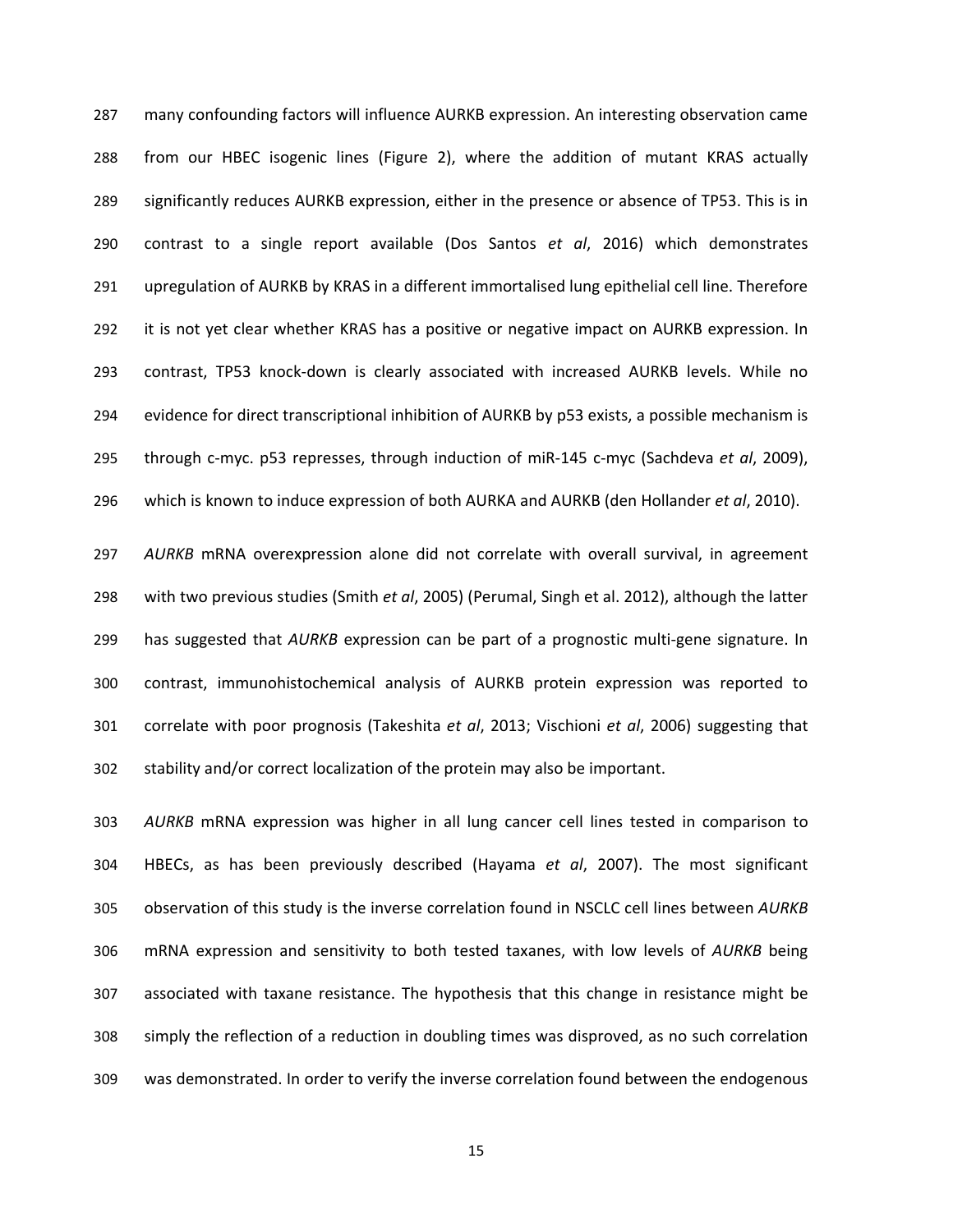310 *AURKB* levels and taxane resistance, we knocked down *AURKB* mRNA expression in two lung 311 cancer cell lines. This knockdown consistently triggered a marked increased resistance to 312 paclitaxel. Moreover, it was observed that different knock down efficiency in each clone led 313 to a different level of resistance to paclitaxel, showing for the first time a quantitative effect 314 between expression of this gene and modulation of resistance to a taxane in human cancer 315 cells.

316 In order to exclude possible off-target effects of genetic manipulation, we used a highly 317 selective AURKB inhibitor (Barasertib or AZD1152), which was reported to have a 3700-fold 318 higher specificity for AURKB inhibition in comparison to AURKA (Walsby *et al*, 2008; Yang *et*  319 *al*). This experiment also demonstrated a clear dose-dependent increase of resistance to 320 paclitaxel with increasing concentrations of Barasertib in all cell lines tested. Barasertib 321 effect, as hypothesized, was moderated when tested in AURKB knockdown clones, due to 322 the already reduced availability of AURKB protein in these clones. This data is in contrast to a 323 previous report suggesting that Aurora B inhibition sensitizes cells to antimitotic agents 324 (Tanaka *et al*). However, that study utilized a generic kinase inhibitor AT9283, which inhibits 325 Aurora A and other kinases, such as Jak2, Jak3 and Abl kinase as well as Aurora B (Curry *et*  326 *al*). It is well known that Aurora A inhibition enhances chemosensitivity to paclitaxel in 327 pancreatic cancer cells (Lin *et al*), to docetaxel in human oesophageal squamous cell 328 carcinoma (Isham *et al*) and ovarian cancer cells (Scharer *et al*), therefore this sensitization 329 can be most probably attributed to AURKA inhibition. The association of high Aurora B 330 kinase expression sensitivity to taxane-based therapy has been also shown for ovarian 331 cancer (Beussel *et al*, 2012). In addition, miRNA-dependent knock-down of AURKB also 332 results in resistanse to taxanes in an in vivo breast cancer model (Winsel *et al*, 2014) .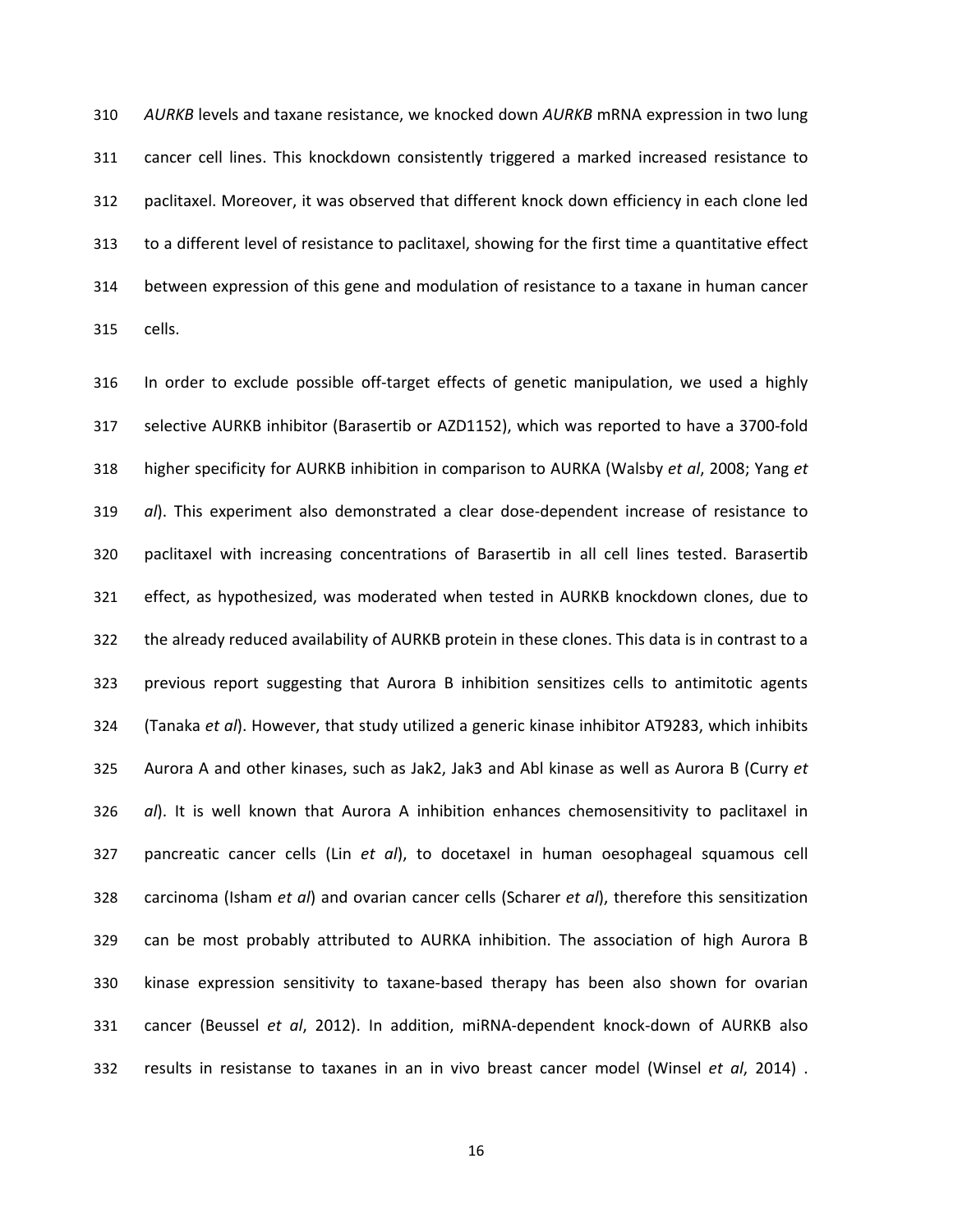333 Therefore the mechanism behind resistance to pacitaxel therapy due to AURKB mitotic 334 checkpoint abrogation is not limited to NSCLC and appears to be getting well established.

335 Possible mechanisms to explain the effect of Aurora B on taxane efficiency may be drawn 336 from a number of previous observations. Paclitaxel acts by perturbation of mitotic spindle 337 assembly and activating the spindle assembly checkpoint (SAC) (Zachos *et al*), (Hung *et al*). 338 This leads to a cell death response triggered through p53-independent apoptotic pathways 339 that depend upon maintaining mitotic arrest (Huang *et al*). If mitotic slippage occurs, evasion 340 of apoptosis is allowed, mainly due to the stabilization of anti-apoptotic proteins (Wertz *et*  341 *al*). The use of Aurora B inhibitors (Hauf *et al*, 2003), (Ditchfield, 2003), (Vader *et al*), (Girdler 342 *et al*), deactivation of Aurora B (Wang *et al*) or depletion of Aurora B activating proteins 343 (Petsalaki *et al*), (Vader *et al*) have shown to relieve mitotic arrest caused by paclitaxel. 344 Taken together, these studies provide further evidence for the central role of Aurora B 345 function for spindle checkpoint activation and cell death in response to low-dose paclitaxel 346 and further support our findings.

347 Concerning the evidence so far, AURKB expression presents with a potential paradox: Its 348 overexpression reduces survival in the chemotherapy naïve patients but appears to have a 349 beneficial effect in patients treated with taxane regimens. The latter may draw additional 350 support from the loss of the very strong correlation between AURKB and NSCLC patient 351 survival available online and mentioned in the results section, when limiting the question in 352 the chemotherapy recipient group. Of course "chemotherapy" term in there is inclusive of 353 every scheme used but nevertheless raises the question for investigating AURKB 354 involvement in the resistance modulation of other common chemotherapeutics.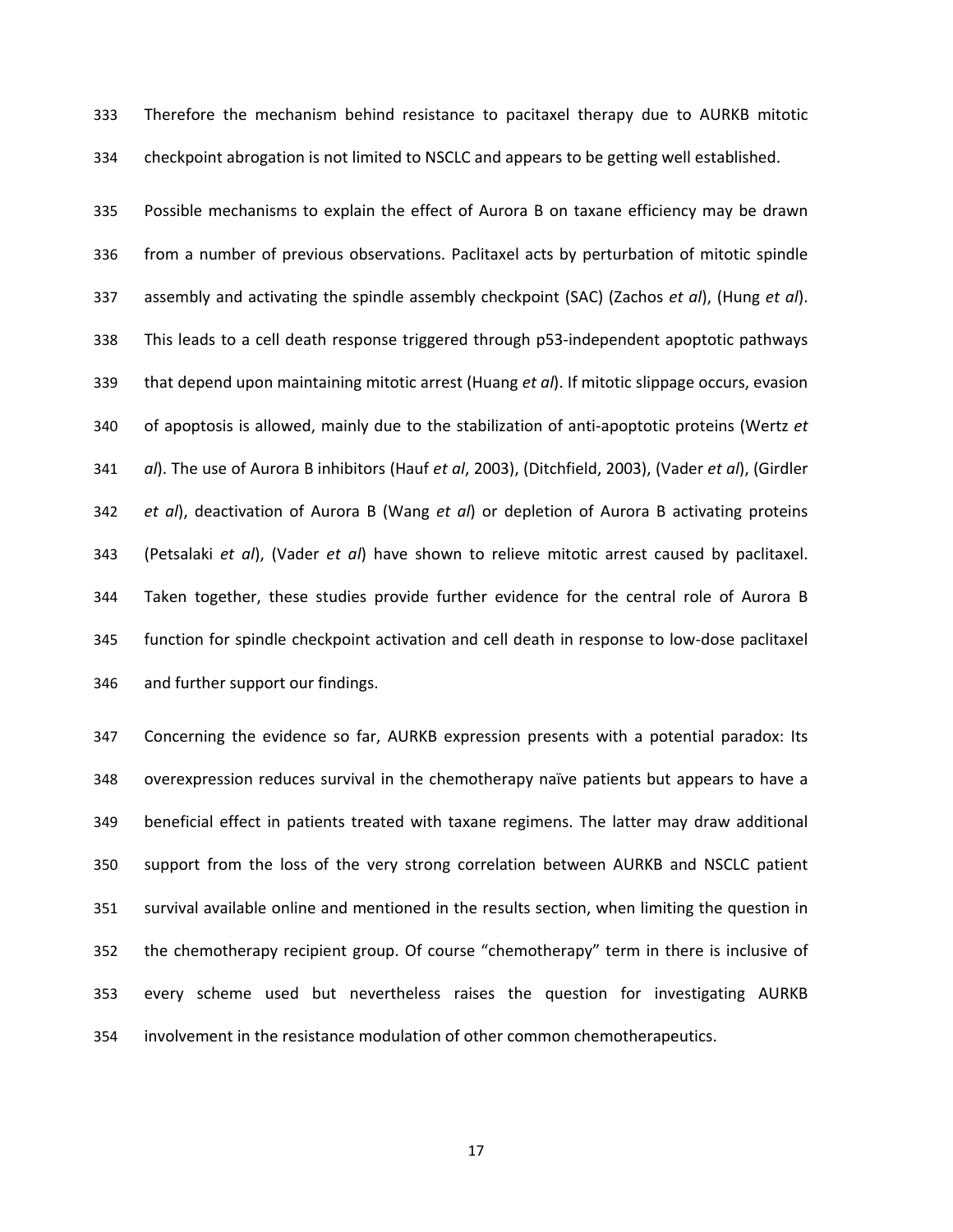355 The present study clearly demonstrated a role for Aurora B in the response of NSCLC cells to 356 paclitaxel and provided unique evidence for a dose-dependent association. Given the large 357 extent of *AURKB* deregulation in NSCLC, these findings suggest that assessing the levels of 358 AURKB protein in surgical samples and/or biopsy material could assist in the clinical decision 359 tree for managing patients with NSCLC and have potential for development as a predictive 360 biomarker. Unfortunately, chemotherapy data were not available for our tissue cohort, thus 361 we could not investigate any correlation between *AURKB* expression and response to 362 taxanes in this clinical set. Our findings, however, highlight the need for conducting such 363 studies in large cohorts of NSCLC patients. Moreover, it may advise against the use of 364 AURKB inhibitors in regimens involving taxanes and this should be further investigated in 365 clinical studies.

366 **Acknowledgements:** The Liverpool Lung Project is funded by the Roy Castle Lung Cancer 367 Foundation, UK. This study was also supported through a PhD studentship awarded to A. Al-368 Khafaji by the University of Baghdad, Iraq.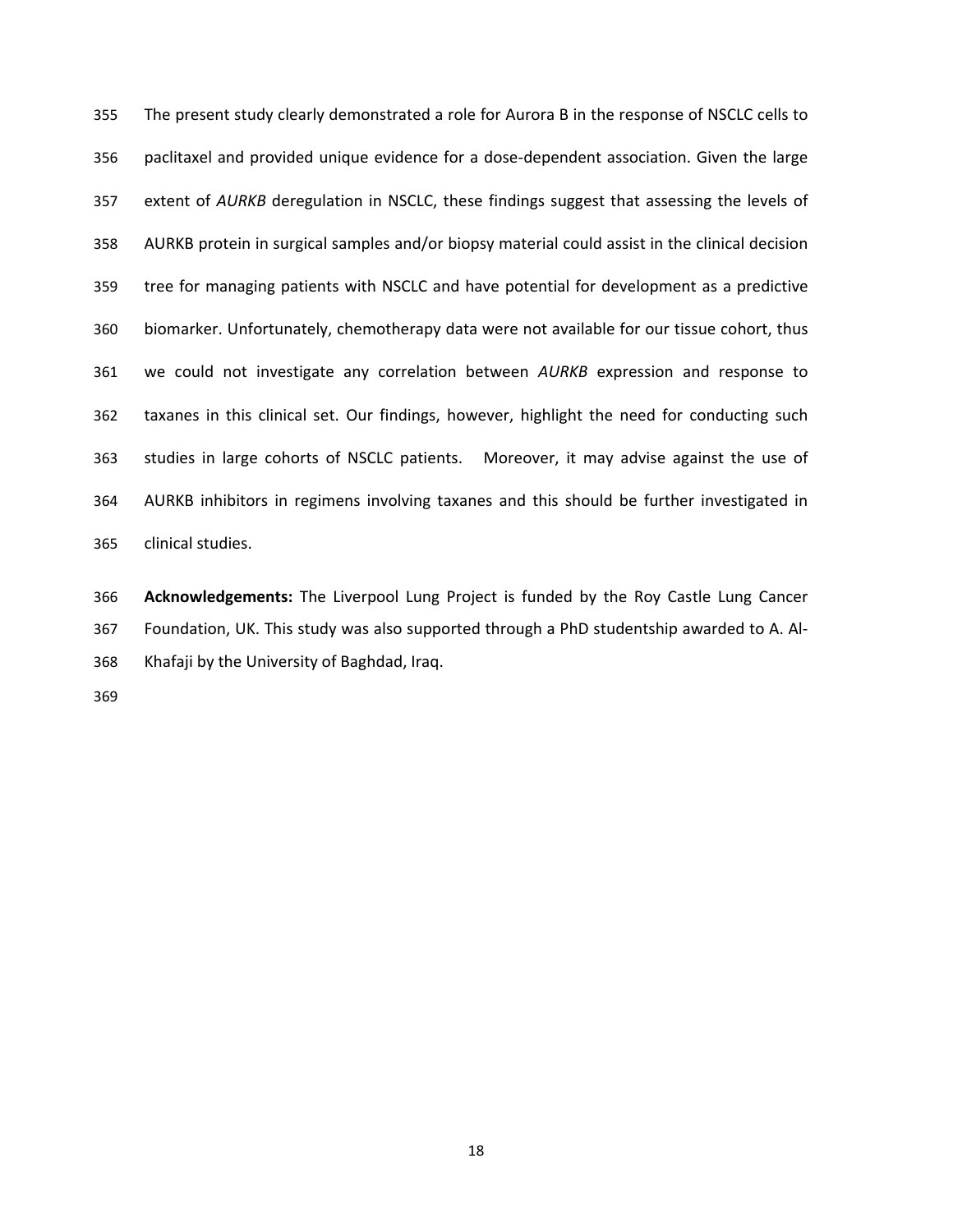### 370 **Figure Legends**

371 **Figure 1.** Boxplots demonstrating *AURKB* mRNA expression in primary lung tumours 372 compared to adjacent normal lung tissues (A) and in squamous cell carcinomas (SqCC) 373 compared to adenocarcinomas (AdC) (B). P values are derived from Mann-Whitney tests. 374 RQ was calculated using RNA from the non-tumourigenic cell line HBEC3KT as a 375 calibrator. Larger circles represent outlier values (>1.5 x interquartile range); smaller 376 circles represent extreme values (>3 x interquartile range).

377 **Figure 2.** *AURKB* mRNA expression in human bronchial epithelial cells (HBEC) and lung 378 cancer cell lines. Bars represent mean values from 6 biological repeats and error bars 379 represent standard error of the mean. All NSCLC cell lines show a higher expression than 380 the non-tumourigenic immortalized bronchial cells (HBEC3KT). Also, an increased *AURKB* 381 expression is shown in the isogenic p53 derivatives (3KT-53 and 3KT-R53) of the latter.

382 **Figure 3.** Paclitaxel response of lung cancer cell lines A549 and SK-MES1 and their *AURKB* 383 knock down derivative clones in relation to *AURKB* mRNA and protein expression. Error 384 bars in both the line graphs and the expression bar charts represent 95%CI. –PAR: 385 parental, -SCR: scrambled, -Bx-y: knockdown clones where x is the shRNA construct and y 386 is the clone number from this transfection. It is of note that the different knockdown 387 efficiencies in the clones are associated with inverse impact on paclitaxel sensitivity.

388 **Figure 4.** Sensitivity of lung cancer cell lines to paclitaxel in the presence of the highly 389 selective Aurora B inhibitor (Barasertib). Error bars represent 95%CI. A clear quantitative 390 effect is demonstrated where increasing concentrations of Barasertib, and therefore 391 inhibition of AURKB activity, is associated with increased resistance to paclitaxel.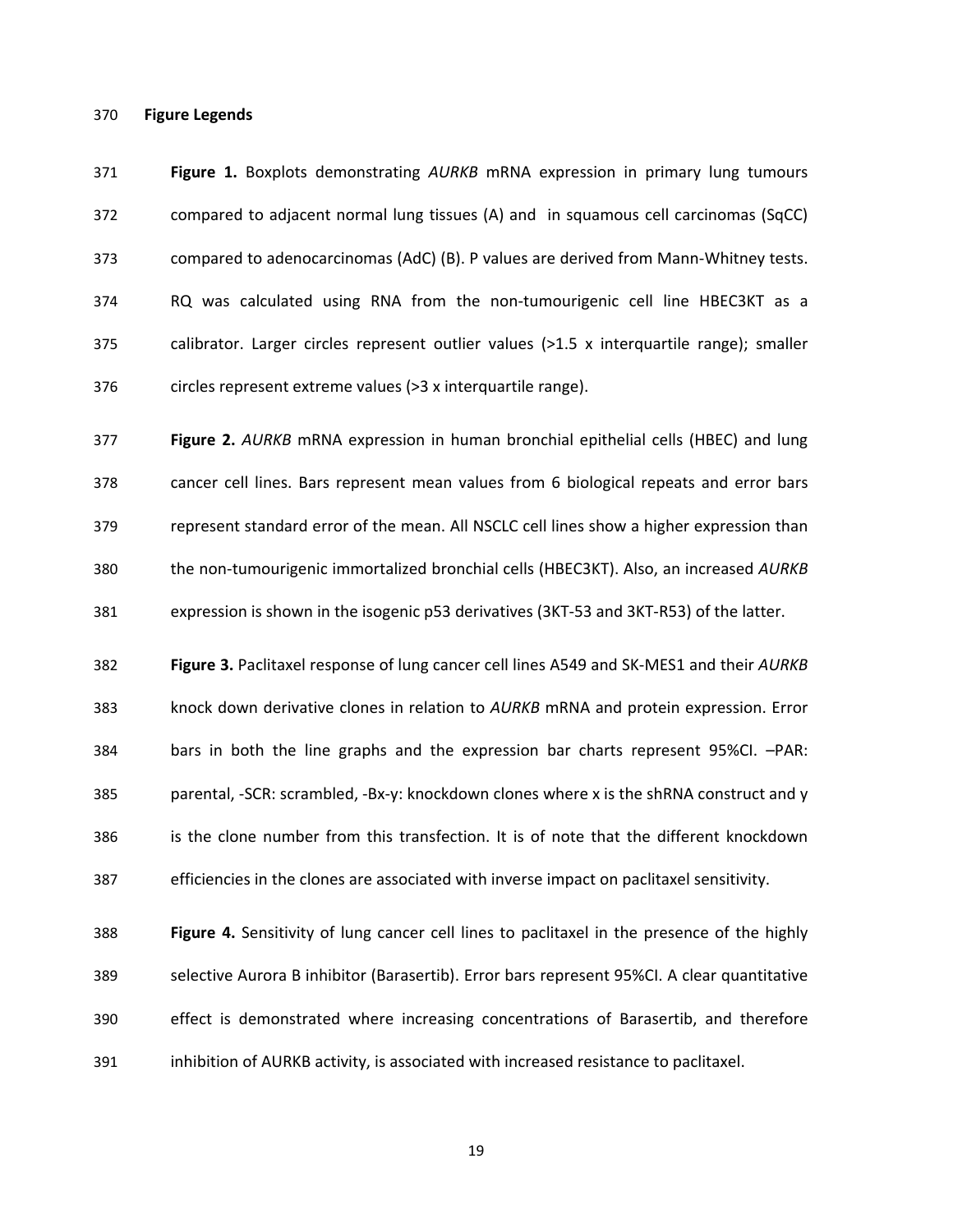# 392 **REFERENCES**

393 Beussel S, Hasenburg A, Bogatyreva L, Hauschke D, Werner M, Lassmann S (2012) Aurora-B protein 394 expression is linked to initial response to taxane-based first-line chemotherapy in stage III ovarian 395 carcinoma. *Journal of clinical pathology* **65**(1)**:** 29-35

396

397 Cagle PT, Chirieac LR (2012) Advances in treatment of lung cancer with targeted therapy. *Archives of*  398 *pathology & laboratory medicine* **136**(5)**:** 504-9

399

400 Camidge DR, Berge EM, Doebele RC, Ballas MS, Jahan T, Haigentz M, Jr., Hoffman D, Spicer J, West H, 401 Lee P, Yang L, Joshi A, Gao L, Yurasov S, Mita A (2014) A Phase II, Open-Label Study of Ramucirumab 402 in Combination with Paclitaxel and Carboplatin as First-Line Therapy in Patients with Stage IIIB/IV 403 Non-Small-Cell Lung Cancer. *Journal of thoracic oncology : official publication of the International*  404 *Association for the Study of Lung Cancer*

405

406 Carmena M, Wheelock M, Funabiki H, Earnshaw WC (2012) The chromosomal passenger complex 407 (CPC): from easy rider to the godfather of mitosis. *Nature reviews Molecular cell biology* **13**(12)**:** 789- 408 803

409

410 Che CL, Zhang YM, Zhang HH, Sang YL, Lu B, Dong FS, Zhang LJ, Lv FZ (2013) DNA microarray reveals 411 different pathways responding to paclitaxel and docetaxel in non-small cell lung cancer cell line. 412 *International journal of clinical and experimental pathology* **6**(8)**:** 1538-48

413

414 Chu Q, Vincent M, Logan D, Mackay JA, Evans WK (2005) Taxanes as first-line therapy for advanced 415 non-small cell lung cancer: a systematic review and practice guideline. *Lung Cancer* **50**(3)**:** 355-74

416

417 Cottini F, Lautenschlaeger T (2013) Predictors of biomarkers guiding targeted therapeutic strategies 418 in locally advanced lung cancer. *Cancer journal (Sudbury, Mass)* **19**(3)**:** 263-71

419

420 Curry J, Angove H, Fazal L, Lyons J, Reule M, Thompson N, Wallis N (2009) Aurora B kinase inhibition 421 in mitosis: strategies for optimising the use of aurora kinase inhibitors such as AT9283. *Cell cycle* 

422 *(Georgetown, Tex)* **8**(12)**:** 1921-9

423

424 Del Mastro L, Fabi A, Mansutti M, De Laurentiis M, Durando A, Merlo DF, Bruzzi P, La Torre I, 425 Ceccarelli M, Kazeem G, Marchi P, Boy D, Venturini M, De Placido S, Cognetti F (2013) Randomised

426 phase 3 open-label trial of first-line treatment with gemcitabine in association with docetaxel or

427 paclitaxel in women with metastatic breast cancer: a comparison of different schedules and

428 treatments. *BMC cancer* **13:** 164

429

430 den Hollander J, Rimpi S, Doherty JR, Rudelius M, Buck A, Hoellein A, Kremer M, Graf N, Scheerer M,

431 Hall MA, Goga A, von Bubnoff N, Duyster J, Peschel C, Cleveland JL, Nilsson JA, Keller U (2010) Aurora

432 kinases A and B are up-regulated by Myc and are essential for maintenance of the malignant state.

433 *Blood* **116**(9)**:** 1498-505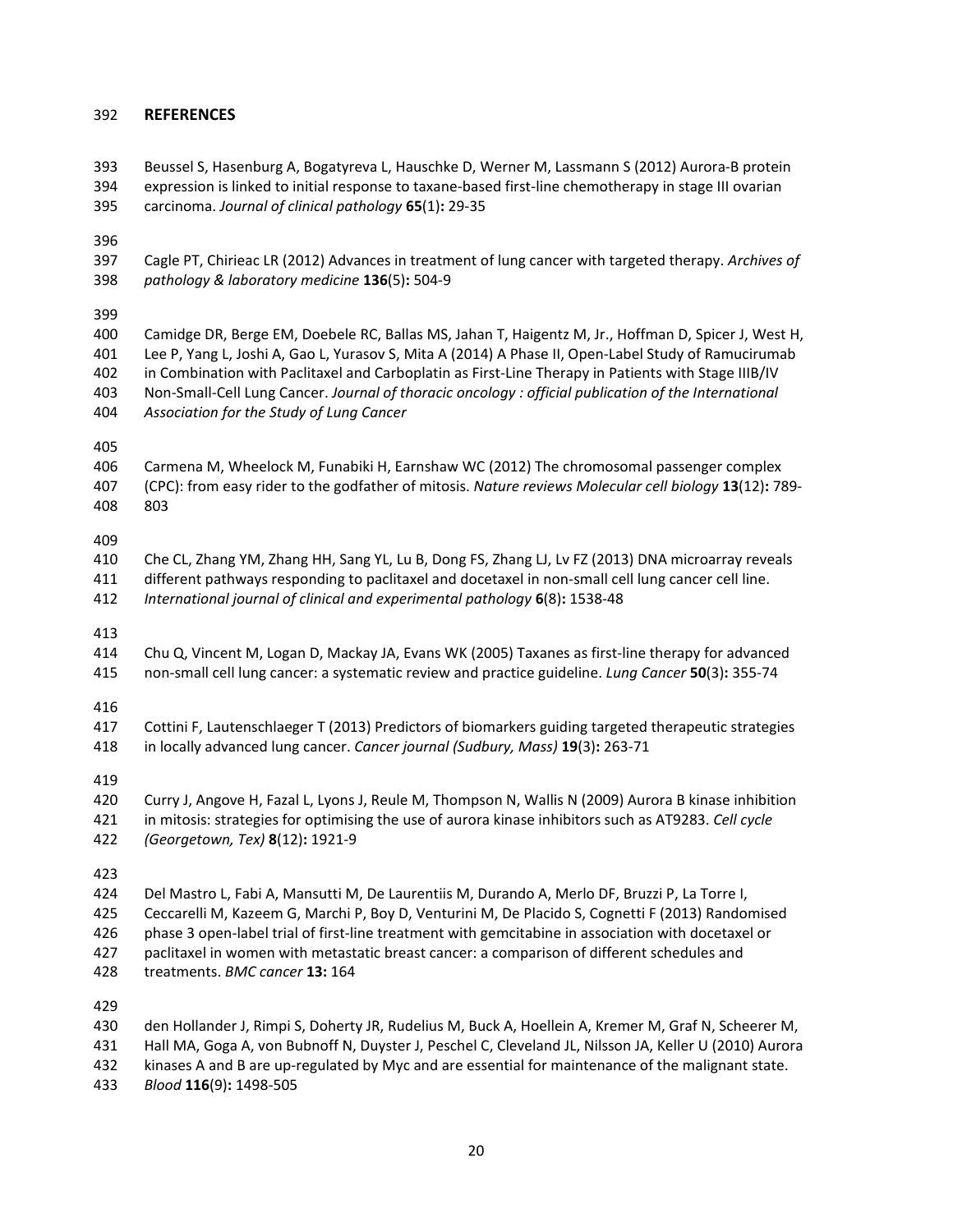| 434<br>435<br>436                             | Ditchfield C (2003) Aurora B couples chromosome alignment with anaphase by targeting BubR1,<br>Mad2, and Cenp-E to kinetochores. The Journal of cell biology 161(2): 267-280                                                                                                                                                                                                                                                                                                                                                                                                    |
|-----------------------------------------------|---------------------------------------------------------------------------------------------------------------------------------------------------------------------------------------------------------------------------------------------------------------------------------------------------------------------------------------------------------------------------------------------------------------------------------------------------------------------------------------------------------------------------------------------------------------------------------|
| 437<br>438<br>439                             | Dos Santos EO, Carneiro-Lobo TC, Aoki MN, Levantini E, Basseres DS (2016) Aurora kinase targeting in<br>lung cancer reduces KRAS-induced transformation. Mol Cancer 15: 12                                                                                                                                                                                                                                                                                                                                                                                                      |
| 440<br>441<br>442<br>443<br>444<br>445<br>446 | Eberhard DA, Johnson BE, Amler LC, Goddard AD, Heldens SL, Herbst RS, Ince WL, Janne PA, Januario<br>T, Johnson DH, Klein P, Miller VA, Ostland MA, Ramies DA, Sebisanovic D, Stinson JA, Zhang YR,<br>Seshagiri S, Hillan KJ (2005) Mutations in the epidermal growth factor receptor and in KRAS are<br>predictive and prognostic indicators in patients with non-small-cell lung cancer treated with<br>chemotherapy alone and in combination with erlotinib. Journal of clinical oncology : official journal of<br>the American Society of Clinical Oncology 23(25): 5900-9 |
| 447<br>448<br>449                             | Fu J, Bian M, Jiang Q, Zhang C (2007) Roles of Aurora kinases in mitosis and tumorigenesis. Molecular<br>cancer research : MCR 5(1): 1-10                                                                                                                                                                                                                                                                                                                                                                                                                                       |
| 450<br>451<br>452                             | Girdler F, Sessa F, Patercoli S, Villa F, Musacchio A, Taylor S (2008) Molecular basis of drug resistance<br>in aurora kinases. Chemistry & biology 15(6): 552-62                                                                                                                                                                                                                                                                                                                                                                                                               |
| 453<br>454<br>455                             | Guntur VP, Waldrep JC, Guo JJ, Selting K, Dhand R (2010) Increasing p53 protein sensitizes non-small<br>cell lung cancer to paclitaxel and cisplatin in vitro. Anticancer research 30(9): 3557-64                                                                                                                                                                                                                                                                                                                                                                               |
| 456<br>457<br>458<br>459<br>460               | Hauf S, Cole RW, LaTerra S, Zimmer C, Schnapp G, Walter R, Heckel A, van Meel J, Rieder CL, Peters<br>JM (2003) The small molecule Hesperadin reveals a role for Aurora B in correcting kinetochore-<br>microtubule attachment and in maintaining the spindle assembly checkpoint. The Journal of cell<br>biology 161(2): 281-94                                                                                                                                                                                                                                                |
| 461<br>462<br>463<br>464                      | Hayama S, Daigo Y, Yamabuki T, Hirata D, Kato T, Miyamoto M, Ito T, Tsuchiya E, Kondo S, Nakamura<br>Y (2007) Phosphorylation and activation of cell division cycle associated 8 by aurora kinase B plays a<br>significant role in human lung carcinogenesis. Cancer research 67(9): 4113-22                                                                                                                                                                                                                                                                                    |
| 465<br>466<br>467<br>468<br>469<br>470        | Herbst RS, Sun Y, Eberhardt WE, Germonpre P, Saijo N, Zhou C, Wang J, Li L, Kabbinavar F, Ichinose Y,<br>Qin S, Zhang L, Biesma B, Heymach JV, Langmuir P, Kennedy SJ, Tada H, Johnson BE (2010)<br>Vandetanib plus docetaxel versus docetaxel as second-line treatment for patients with advanced<br>non-small-cell lung cancer (ZODIAC): a double-blind, randomised, phase 3 trial. The Lancet Oncology<br>$11(7): 619-26$                                                                                                                                                    |
| 471<br>472<br>473                             | Huang HC, Shi J, Orth JD, Mitchison TJ (2009) Evidence that mitotic exit is a better cancer therapeutic<br>target than spindle assembly. Cancer cell 16(4): 347-58                                                                                                                                                                                                                                                                                                                                                                                                              |
| 474<br>475<br>476                             | Hung RJ, McKay JD, Gaborieau V, Boffetta P, Hashibe M, Zaridze D, Mukeria A, Szeszenia-Dabrowska<br>N, Lissowska J, Rudnai P, Fabianova E, Mates D, Bencko V, Foretova L, Janout V, Chen C, Goodman G,                                                                                                                                                                                                                                                                                                                                                                          |

477 Field JK, Liloglou T, Xinarianos G, Cassidy A, McLaughlin J, Liu G, Narod S, Krokan HE, Skorpen F,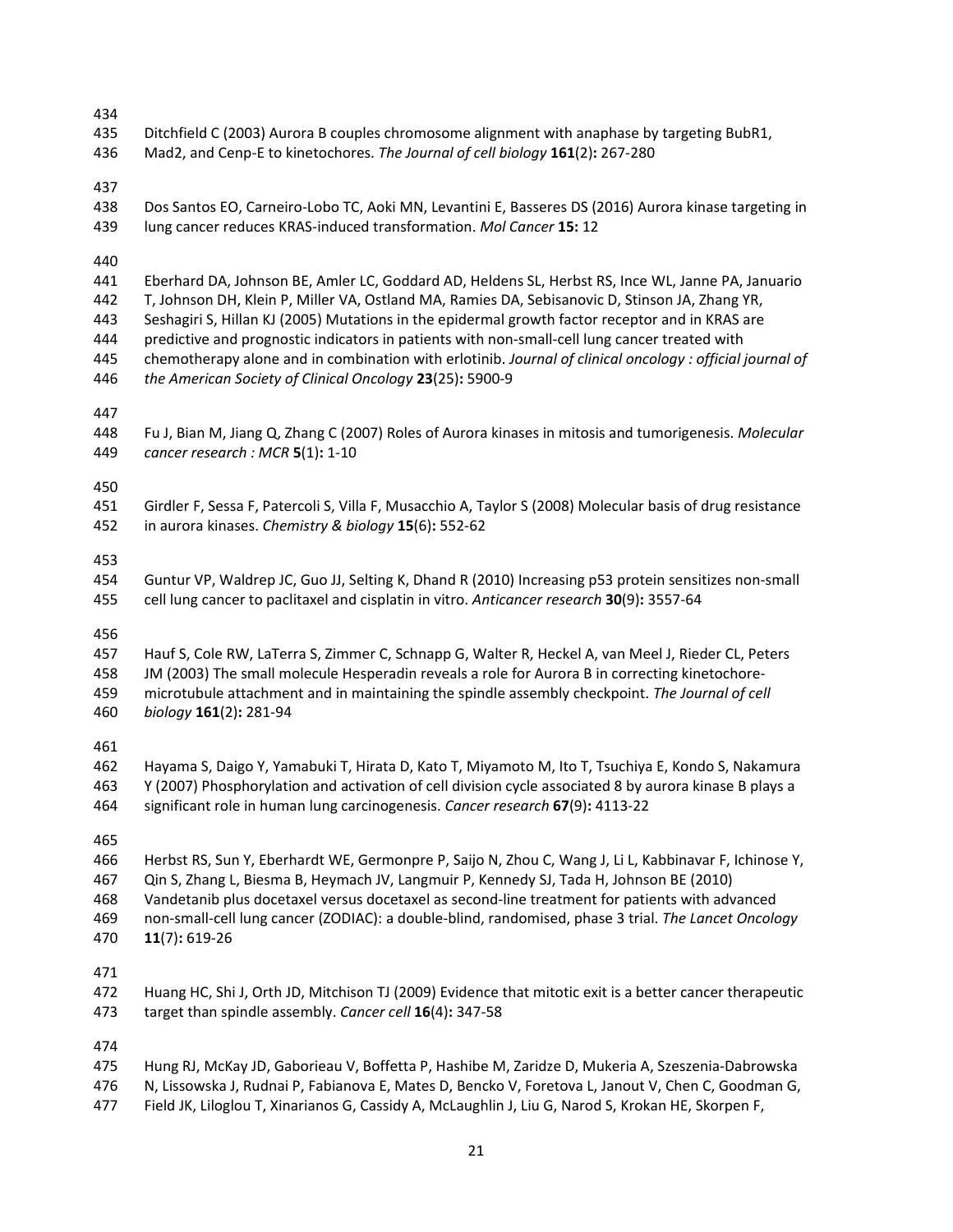478 Elvestad MB, Hveem K, Vatten L, Linseisen J, Clavel-Chapelon F, Vineis P, Bueno-de-Mesquita HB, 479 Lund E, Martinez C, Bingham S, Rasmuson T, Hainaut P, Riboli E, Ahrens W, Benhamou S, Lagiou P, 480 Trichopoulos D, Holcatova I, Merletti F, Kjaerheim K, Agudo A, Macfarlane G, Talamini R, Simonato L, 481 Lowry R, Conway DI, Znaor A, Healy C, Zelenika D, Boland A, Delepine M, Foglio M, Lechner D, 482 Matsuda F, Blanche H, Gut I, Heath S, Lathrop M, Brennan P (2008) A susceptibility locus for lung 483 cancer maps to nicotinic acetylcholine receptor subunit genes on 15q25. *Nature* **452**(7187)**:** 633-7 484 485 Isham CR, Bossou AR, Negron V, Fisher KE, Kumar R, Marlow L, Lingle WL, Smallridge RC, Sherman EJ, 486 Suman VJ, Copland JA, Bible KC (2013) Pazopanib enhances paclitaxel-induced mitotic catastrophe in 487 anaplastic thyroid cancer. *Science translational medicine* **5**(166)**:** 166ra3 488 489 Isonishi S, Suzuki M, Nagano H, Takagi K, Shimauchi M, Kawabata M, Ochiai K (2013) A feasibility 490 study on maintenance of docetaxel after paclitaxel-carboplatin chemotherapy in patients with 491 advanced ovarian cancer. *Journal of gynecologic oncology* **24**(2)**:** 154-9 492 493 Jinturkar KA, Anish C, Kumar MK, Bagchi T, Panda AK, Misra AR (2012) Liposomal formulations of 494 Etoposide and Docetaxel for p53 mediated enhanced cytotoxicity in lung cancer cell lines. 495 *Biomaterials* **33**(8)**:** 2492-507 496 497 Kaira K, Takahashi T, Murakami H, Shukuya T, Kenmotsu H, Ono A, Naito T, Tsuya A, Nakamura Y, 498 Endo M, Kondo H, Nakajima T, Yamamoto N (2013) The role of betaIII-tubulin in non-small cell lung 499 cancer patients treated by taxane-based chemotherapy. *International journal of clinical oncology* 500 **18**(3)**:** 371-9 501 502 Kavallaris M, Burkhart CA, Horwitz SB (1999) Antisense oligonucleotides to class III beta-tubulin 503 sensitize drug-resistant cells to Taxol. *British journal of cancer* **80**(7)**:** 1020-5 504 505 Kris MG, Johnson BE, Berry LD, Kwiatkowski DJ, Iafrate AJ, Wistuba, II, Varella-Garcia M, Franklin WA, 506 Aronson SL, Su PF, Shyr Y, Camidge DR, Sequist LV, Glisson BS, Khuri FR, Garon EB, Pao W, Rudin C, 507 Schiller J, Haura EB, Socinski M, Shirai K, Chen H, Giaccone G, Ladanyi M, Kugler K, Minna JD, Bunn PA 508 (2014) Using multiplexed assays of oncogenic drivers in lung cancers to select targeted drugs. *Jama* 509 **311**(19)**:** 1998-2006 510 511 Lin Y, Richards FM, Krippendorff BF, Bramhall JL, Harrington JA, Bapiro TE, Robertson A, Zheleva D, 512 Jodrell DI (2012) Paclitaxel and CYC3, an aurora kinase A inhibitor, synergise in pancreatic cancer cells 513 but not bone marrow precursor cells. *British journal of cancer* **107**(10)**:** 1692-701 514 515 Lin ZZ, Jeng YM, Hu FC, Pan HW, Tsao HW, Lai PL, Lee PH, Cheng AL, Hsu HC (2010) Significance of 516 Aurora B overexpression in hepatocellular carcinoma. Aurora B Overexpression in HCC. *BMC cancer* 517 **10:** 461 518 519 Maemondo M, Inoue A, Sugawara S, Harada T, Minegishi Y, Usui K, Miwa K, Morikawa N, Kambe M, 520 Ube K, Watanabe K, Ishimoto O, Sakakibara T, Gemma A, Nukiwa T (2014) Randomized phase II trial 521 comparing carboplatin plus weekly paclitaxel and docetaxel alone in elderly patients with advanced

522 non-small cell lung cancer: north japan lung cancer group trial 0801. *The oncologist* **19**(4)**:** 352-3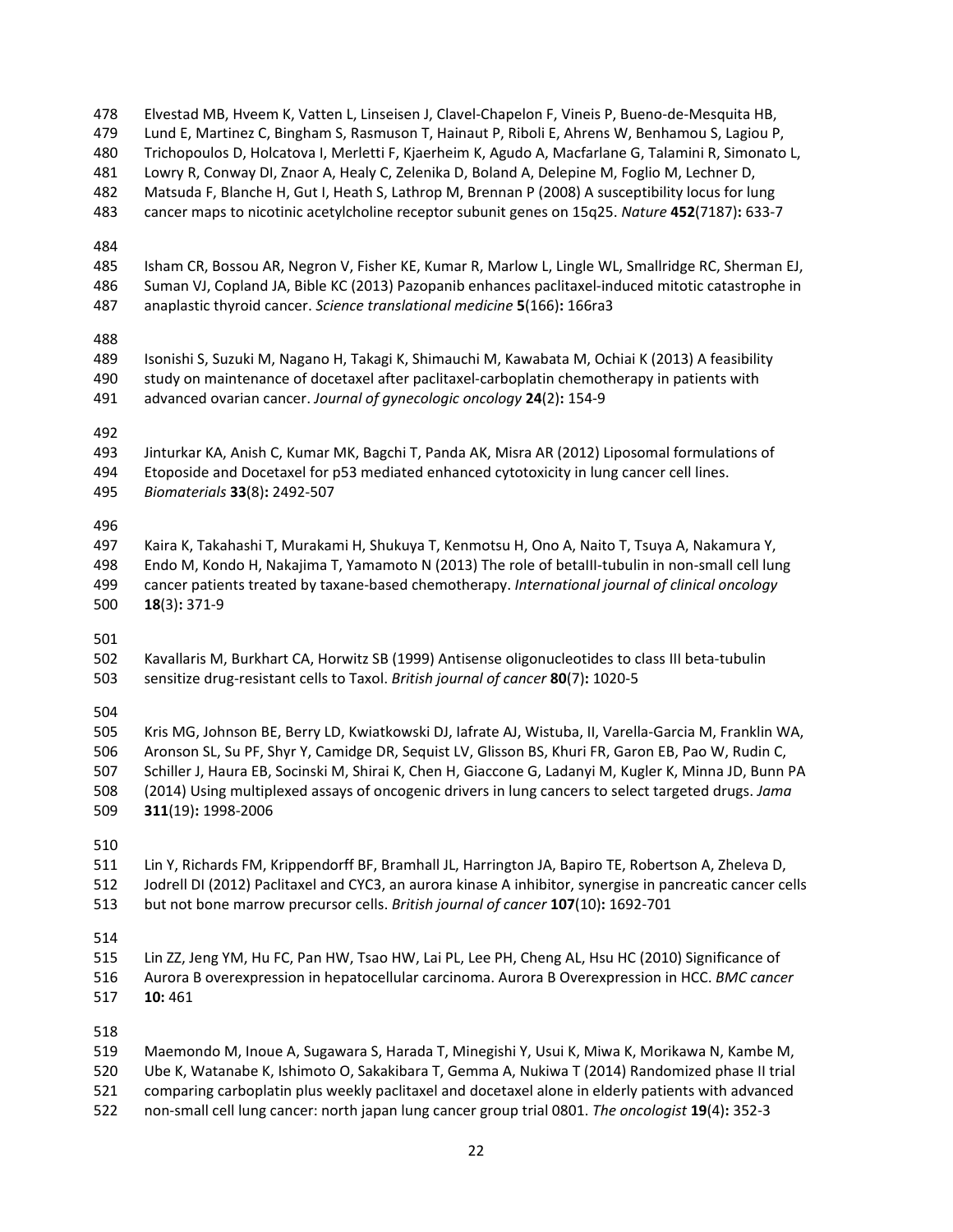523

524 Monzo M, Rosell R, Sanchez JJ, Lee JS, O'Brate A, Gonzalez-Larriba JL, Alberola V, Lorenzo JC, Nunez L, 525 Ro JY, Martin C (1999) Paclitaxel resistance in non-small-cell lung cancer associated with beta-tubulin 526 gene mutations. *Journal of clinical oncology : official journal of the American Society of Clinical* 

527 *Oncology* **17**(6)**:** 1786-93

528

529 Murray S, Briasoulis E, Linardou H, Bafaloukos D, Papadimitriou C (2012) Taxane resistance in breast 530 cancer: mechanisms, predictive biomarkers and circumvention strategies. *Cancer treatment reviews* 531 **38**(7)**:** 890-903

532

533 Oh IJ, Kim KS, Kim YC, Ban HJ, Kwon YS, Kim YI, Lim SC, Chung WK, Nam TK, Song JY, Yoon MS, Ahn SJ 534 (2013) A phase III concurrent chemoradiotherapy trial with cisplatin and paclitaxel or docetaxel or 535 gemcitabine in unresectable non-small cell lung cancer: KASLC 0401. *Cancer chemotherapy and*  536 *pharmacology* **72**(6)**:** 1247-54

537

538 Petsalaki E, Akoumianaki T, Black EJ, Gillespie DA, Zachos G (2011) Phosphorylation at serine 331 is 539 required for Aurora B activation. *The Journal of cell biology* **195**(3)**:** 449-66

540

541 Pillai RN, Brodie SA, Sica GL, Shaojin Y, Li G, Nickleach DC, Yuan L, Varma VA, Bonta D, Herman JG, 542 Brock MV, Ribeiro MJ, Ramalingam SS, Owonikoko TK, Khuri FR, Brandes JC (2013) CHFR protein

543 expression predicts outcomes to taxane-based first line therapy in metastatic NSCLC. *Clinical cancer*  544 *research : an official journal of the American Association for Cancer Research* **19**(6)**:** 1603-11

545

546 Pohl A, Azuma M, Zhang W, Yang D, Ning Y, Winder T, Danenberg K, Lenz HJ (2011) Pharmacogenetic 547 profiling of Aurora kinase B is associated with overall survival in metastatic colorectal cancer. *The*  548 *pharmacogenomics journal* **11**(2)**:** 93-9

549

550 Sachdeva M, Zhu S, Wu F, Wu H, Walia V, Kumar S, Elble R, Watabe K, Mo YY (2009) p53 represses c-551 Myc through induction of the tumor suppressor miR-145. *Proc Natl Acad Sci U S A* **106**(9)**:** 3207-12

552

553 Scharer CD, Laycock N, Osunkoya AO, Logani S, McDonald JF, Benigno BB, Moreno CS (2008) Aurora 554 kinase inhibitors synergize with paclitaxel to induce apoptosis in ovarian cancer cells. *Journal of*  555 *translational medicine* **6:** 79

556

557 Smith SL, Bowers NL, Betticher DC, Gautschi O, Ratschiller D, Hoban PR, Booton R, Santibanez-Koref 558 MF, Heighway J (2005) Overexpression of aurora B kinase (AURKB) in primary non-small cell lung

- 559 carcinoma is frequent, generally driven from one allele, and correlates with the level of genetic
- 560 instability. *British journal of cancer* **93**(6)**:** 719-29

561

- 562 Sorrentino R, Libertini S, Pallante PL, Troncone G, Palombini L, Bavetsias V, Spalletti-Cernia D, Laccetti 563 P, Linardopoulos S, Chieffi P, Fusco A, Portella G (2005) Aurora B overexpression associates with the 564 thyroid carcinoma undifferentiated phenotype and is required for thyroid carcinoma cell
- 565 proliferation. *The Journal of clinical endocrinology and metabolism* **90**(2)**:** 928-35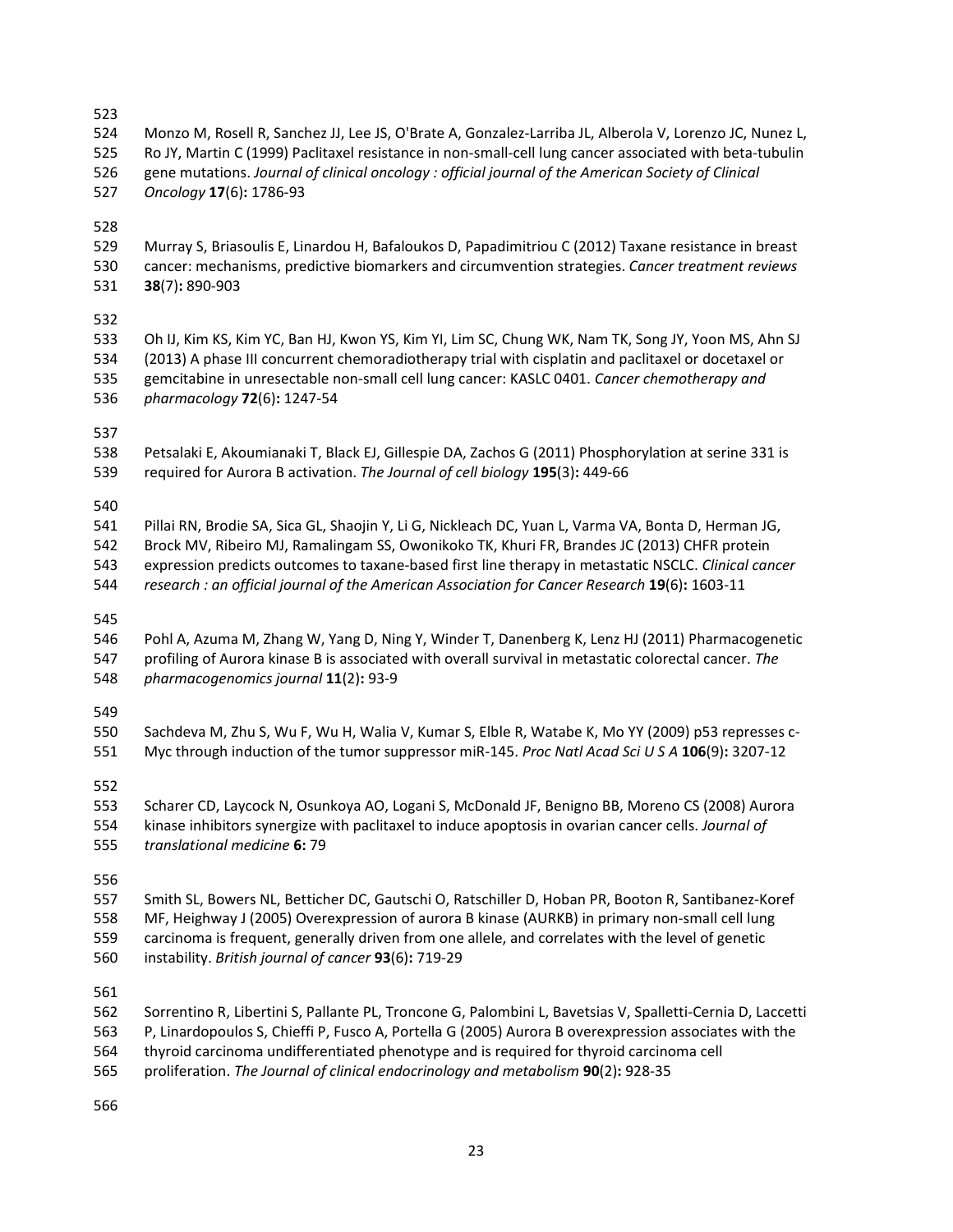567 Takeshita M, Koga T, Takayama K, Ijichi K, Yano T, Maehara Y, Nakanishi Y, Sueishi K (2013) Aurora-B 568 overexpression is correlated with aneuploidy and poor prognosis in non-small cell lung cancer. *Lung* 

569 *Cancer* **80**(1)**:** 85-90

570

571 Tanaka E, Hashimoto Y, Ito T, Kondo K, Higashiyama M, Tsunoda S, Ortiz C, Sakai Y, Inazawa J,

- 572 Shimada Y (2007) The suppression of aurora-A/STK15/BTAK expression enhances chemosensitivity to
- 573 docetaxel in human esophageal squamous cell carcinoma. *Clinical cancer research : an official journal*
- 574 *of the American Association for Cancer Research* **13**(4)**:** 1331-40
- 575

576 Travis WD, Brambilla E, Riely GJ (2013) New pathologic classification of lung cancer: relevance for 577 clinical practice and clinical trials. *Journal of clinical oncology : official journal of the American Society*  578 *of Clinical Oncology* **31**(8)**:** 992-1001

579

- 580 Tsao AS, Liu S, Fujimoto J, Wistuba, II, Lee JJ, Marom EM, Charnsangavej C, Fossella FV, Tran HT, 581 Blumenschein GR, Papadimitrakopoulou V, Kies MS, Hong WK, Stewart DJ (2011) Phase II trials of
- 582 imatinib mesylate and docetaxel in patients with metastatic non-small cell lung cancer and head and
- 583 neck squamous cell carcinoma. *Journal of thoracic oncology : official publication of the International*
- 584 *Association for the Study of Lung Cancer* **6**(12)**:** 2104-11

585

- 586 Vader G, Cruijsen CW, van Harn T, Vromans MJ, Medema RH, Lens SM (2007) The chromosomal 587 passenger complex controls spindle checkpoint function independent from its role in correcting
- 588 microtubule kinetochore interactions. *Molecular biology of the cell* **18**(11)**:** 4553-64

589

590 Van Veldhuizen PJ, Reed G, Aggarwal A, Baranda J, Zulfiqar M, Williamson S (2003) Docetaxel and 591 ketoconazole in advanced hormone-refractory prostate carcinoma: a phase I and pharmacokinetic 592 study. *Cancer* **98**(9)**:** 1855-62

593

594 Vischioni B, Oudejans JJ, Vos W, Rodriguez JA, Giaccone G (2006) Frequent overexpression of aurora 595 B kinase, a novel drug target, in non-small cell lung carcinoma patients. *Molecular cancer*  596 *therapeutics* **5**(11)**:** 2905-13

597

598 Walsby E, Walsh V, Pepper C, Burnett A, Mills K (2008) Effects of the aurora kinase inhibitors 599 AZD1152-HQPA and ZM447439 on growth arrest and polyploidy in acute myeloid leukemia cell lines 600 and primary blasts. *Haematologica* **93**(5)**:** 662-9

601

602 Wang W, Stukenberg PT, Brautigan DL (2008) Phosphatase inhibitor-2 balances protein phosphatase 603 1 and aurora B kinase for chromosome segregation and cytokinesis in human retinal epithelial cells. 604 *Molecular biology of the cell* **19**(11)**:** 4852-62

605

606 Wertz IE, Kusam S, Lam C, Okamoto T, Sandoval W, Anderson DJ, Helgason E, Ernst JA, Eby M, Liu J, 607 Belmont LD, Kaminker JS, O'Rourke KM, Pujara K, Kohli PB, Johnson AR, Chiu ML, Lill JR, Jackson PK, 608 Fairbrother WJ, Seshagiri S, Ludlam MJ, Leong KG, Dueber EC, Maecker H, Huang DC, Dixit VM (2011) 609 Sensitivity to antitubulin chemotherapeutics is regulated by MCL1 and FBW7. *Nature* **471**(7336)**:** 110- 610 4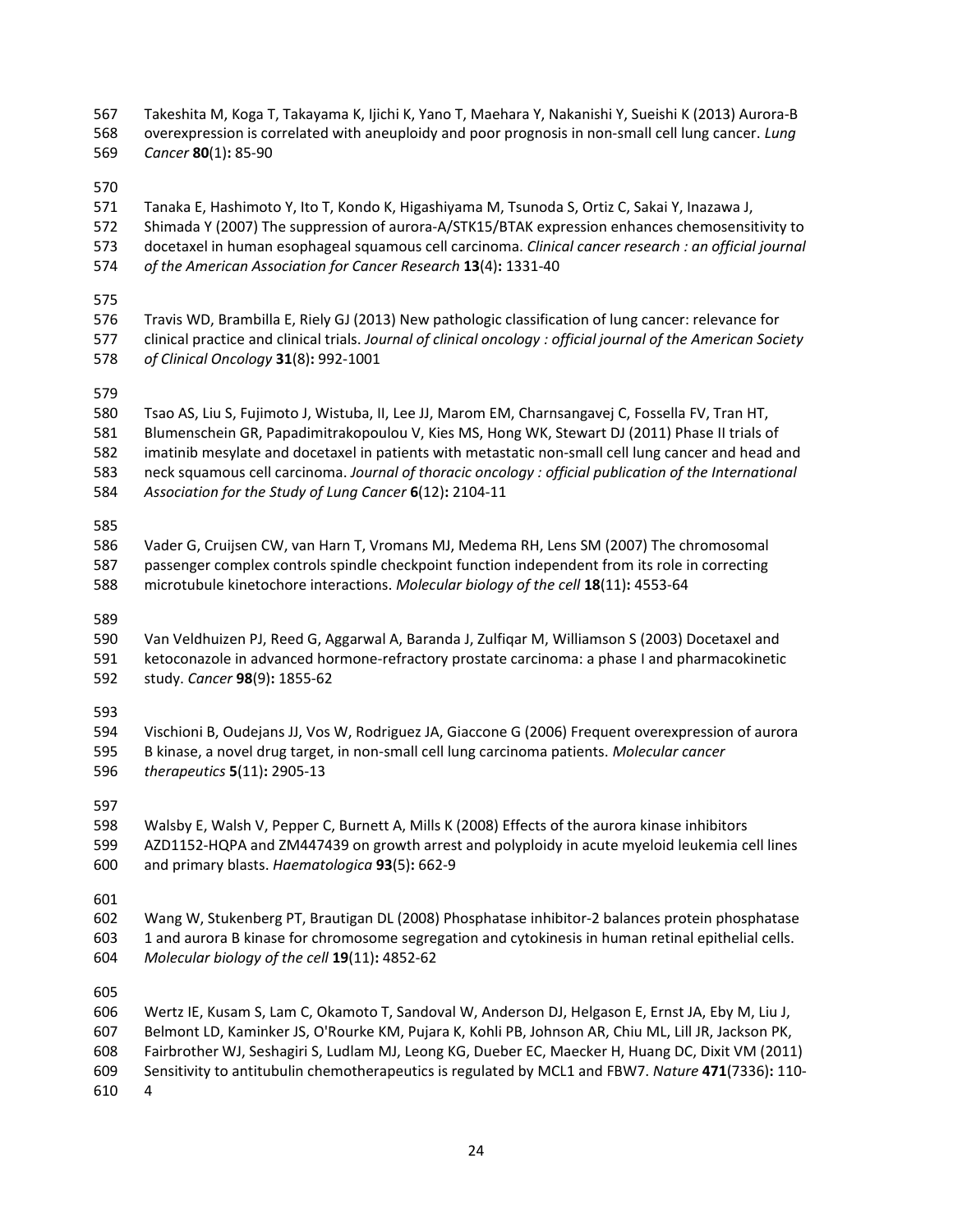611

- 612 Winsel S, Maki-Jouppila J, Tambe M, Aure MR, Pruikkonen S, Salmela AL, Halonen T, Leivonen SK,
- 613 Kallio L, Borresen-Dale AL, Kallio MJ (2014) Excess of miRNA-378a-5p perturbs mitotic fidelity and
- 614 correlates with breast cancer tumourigenesis in vivo. *British journal of cancer* **111**(11)**:** 2142-51

615

- 616 Xu Z, Ogawa H, Vagnarelli P, Bergmann JH, Hudson DF, Ruchaud S, Fukagawa T, Earnshaw WC,
- 617 Samejima K (2009) INCENP-aurora B interactions modulate kinase activity and chromosome
- 618 passenger complex localization. *The Journal of cell biology* **187**(5)**:** 637-53

619

- 620 Yang J, Ikezoe T, Nishioka C, Tasaka T, Taniguchi A, Kuwayama Y, Komatsu N, Bandobashi K, Togitani
- 621 K, Koeffler HP, Taguchi H, Yokoyama A (2007) AZD1152, a novel and selective aurora B kinase
- 622 inhibitor, induces growth arrest, apoptosis, and sensitization for tubulin depolymerizing agent or
- 623 topoisomerase II inhibitor in human acute leukemia cells in vitro and in vivo. *Blood* **110**(6)**:** 2034-40

624

- 625 Zachos G, Black EJ, Walker M, Scott MT, Vagnarelli P, Earnshaw WC, Gillespie DA (2007) Chk1 is
- 626 required for spindle checkpoint function. *Developmental cell* **12**(2)**:** 247-60

627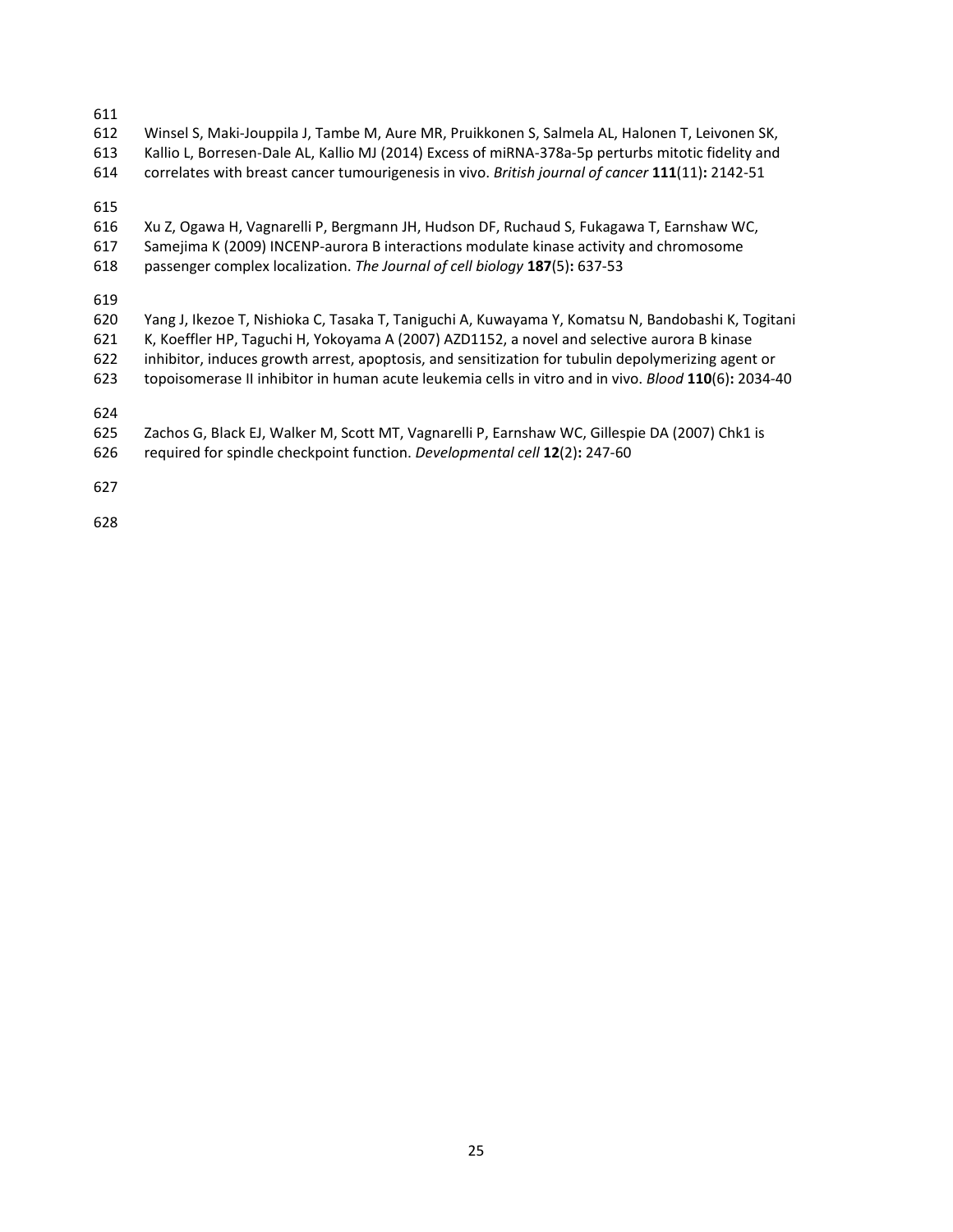Figure 1

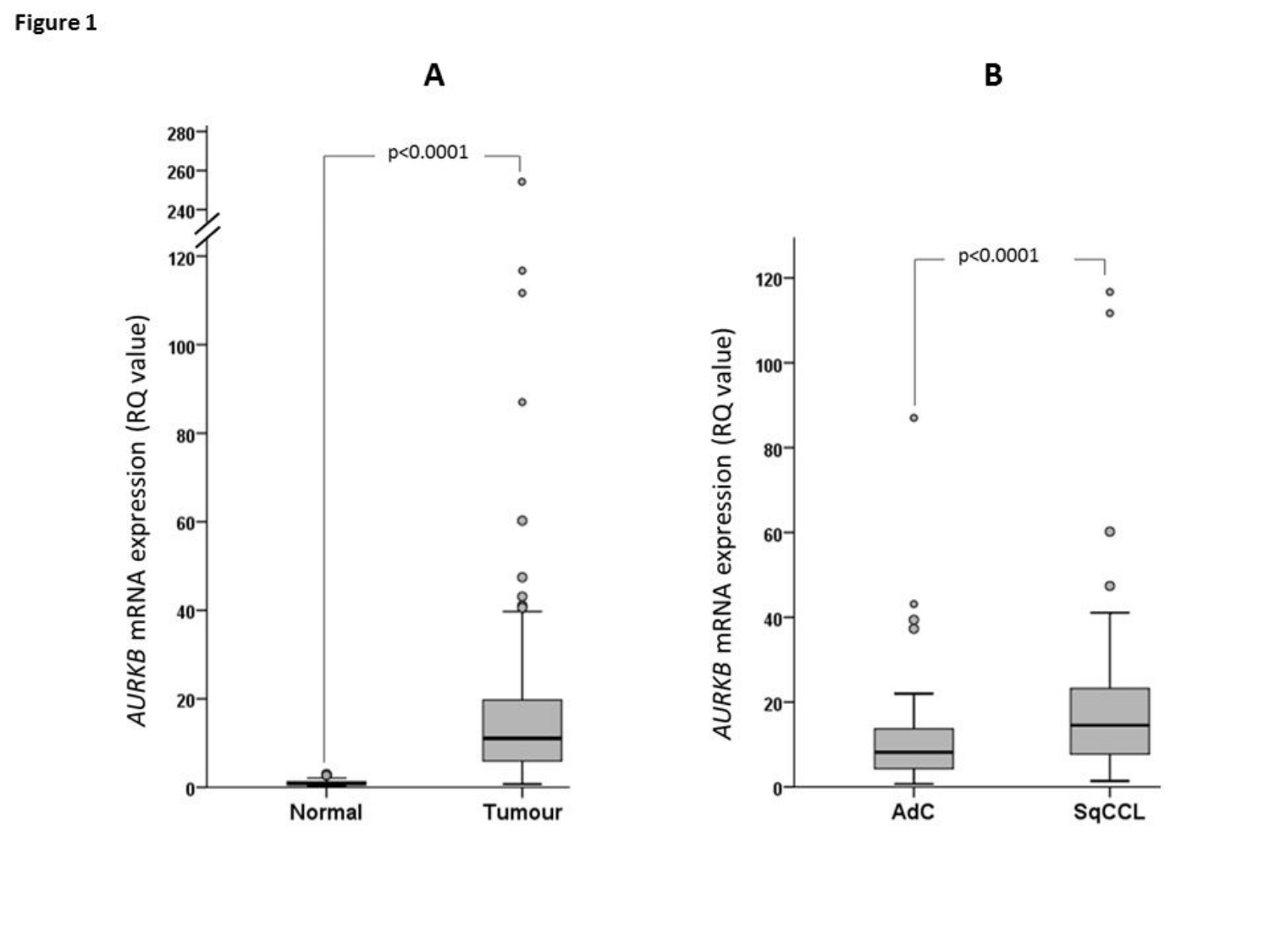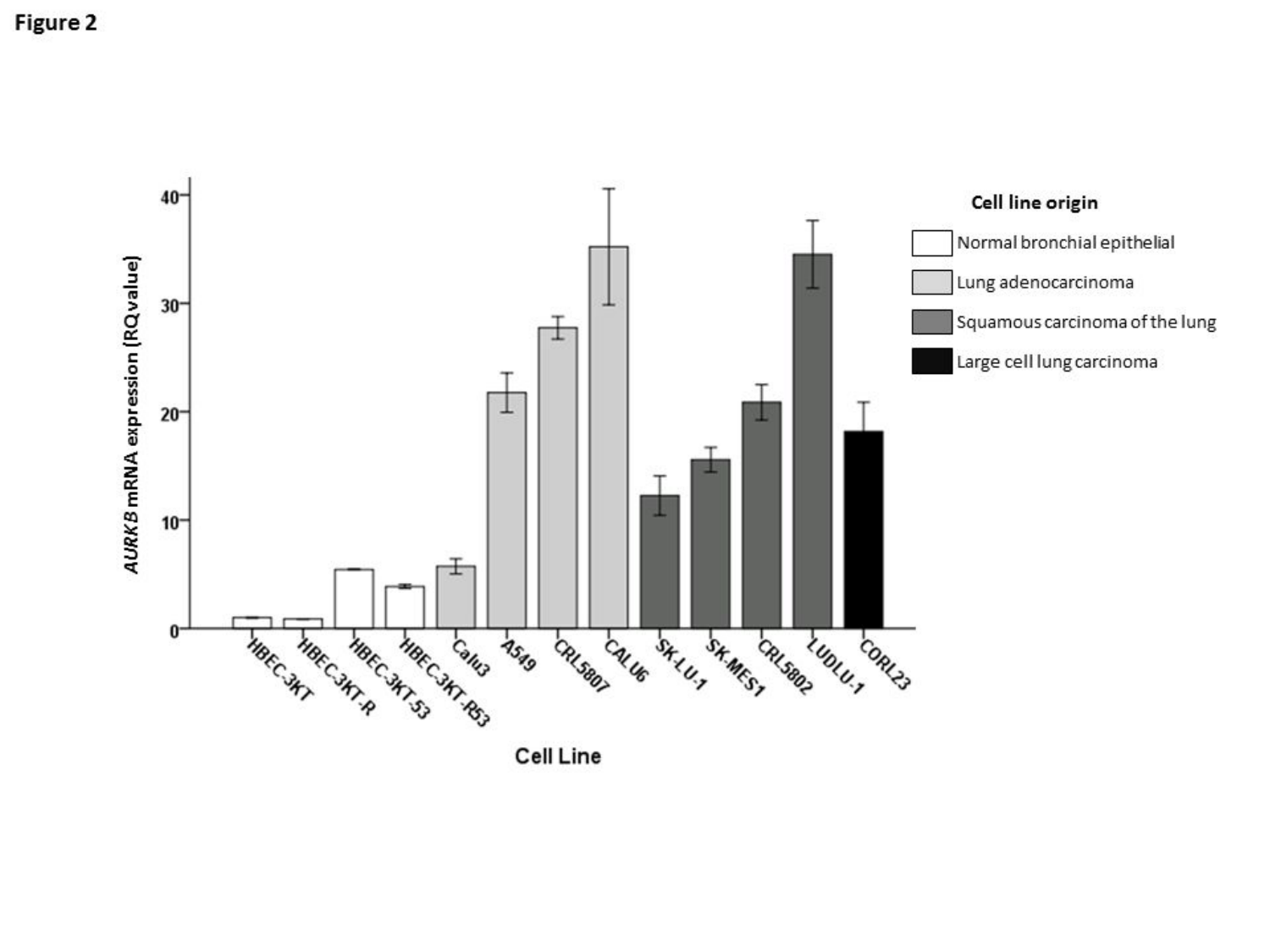

A549

Paclitaxel Concentration (nM)

SK-MES1